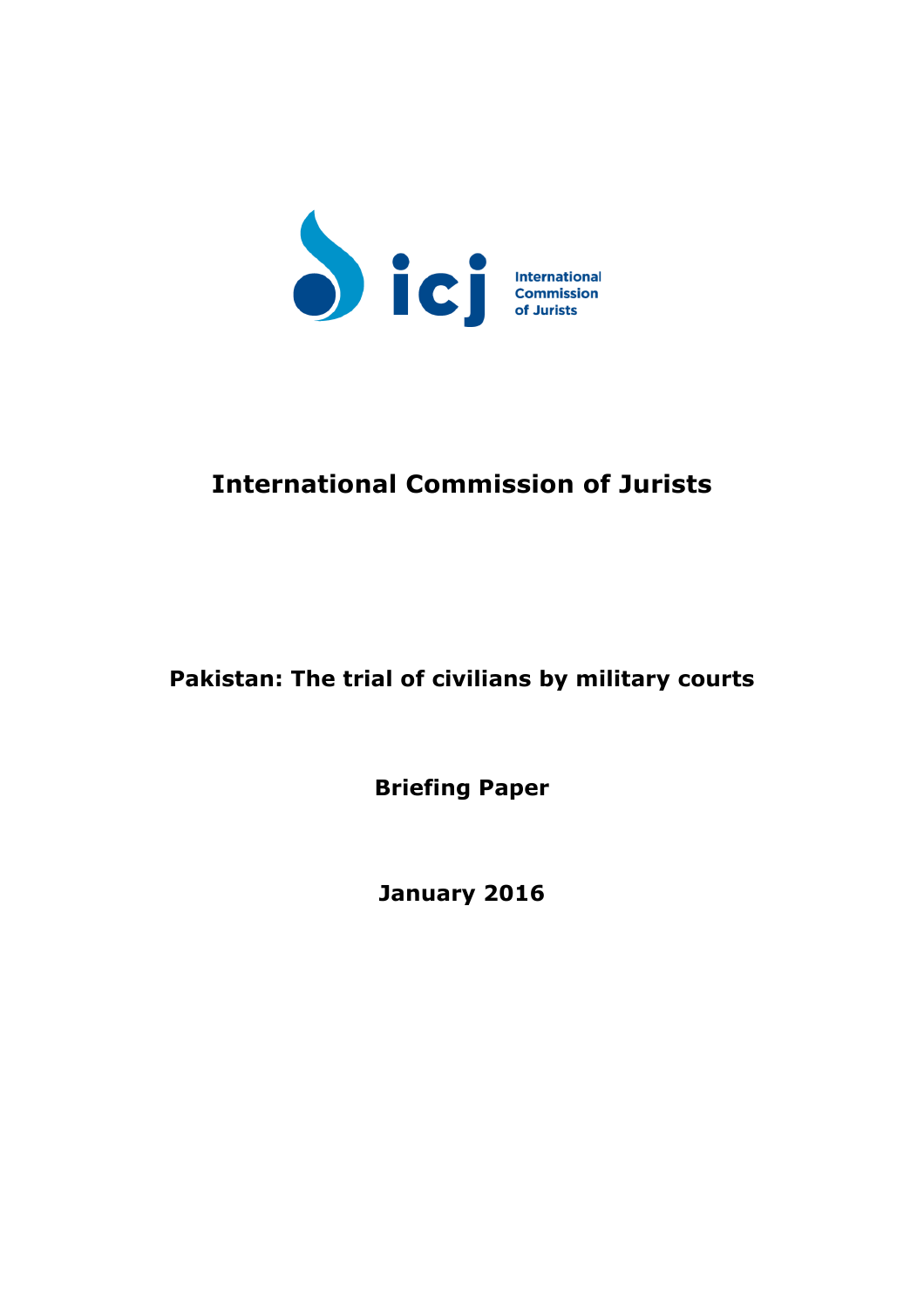#### **Pakistan: The trial of civilians by military courts**

One year into the establishment of military courts to try civilians for terrorismrelated offences, Pakistan's system of "military justice" has placed Pakistan in clear violation of its legal obligations and political commitments to respect the right to life, the right to a fair trial, and the independence and impartiality of the judiciary. Military courts have convicted at least 40 people, possibly including children, in opaque, secret proceedings; and eight people have been hanged after grossly unfair trials. The Supreme Court of Pakistan has upheld the legality of military courts and thus failed in its role as the guardian of human rights of the Pakistani people.

In this briefing paper, the ICJ examines the performance of Pakistan's military courts in the first year of their operation. It also explains how the trial of civilians in military courts violates Pakistan's obligation under international law to ensure people charged with criminal offences are tried by independent and impartial courts in proceedings that comply with international fair trial standards.

The decision to empower military courts to try terrorism-related cases came in the wake of the horrific massacre of nearly 140 school children at an Army Public School (APS) in Peshawar in December 2014. The ICJ unequivocally condemns this appalling criminal act and expresses its solidarity with the victims and survivors of the APS attack as well as other terrorist attacks in the country.

Pakistan has a legal duty to protect its people against terrorist attacks, and where terrorist attacks occur, a duty to investigate, prosecute and punish the perpetrators. However, for counter-terrorism measures to be effective in the long term, they must be lawful and also be seen to be legitimate. The experience from Asia and around the world has shown that departure from accepted legal procedures and safeguards in the name of fighting terrorism is counterproductive, as it feeds and fuels the very violence it is meant to curtail.<sup>1</sup>

Rather than compromising on the rights of accused persons in the name of "speedy trials" in military courts, Pakistan should strengthen the police's capacity of investigation; improve the training of prosecutors; and ensure protection of judges, prosecutors and witnesses, which are among the key reasons why certain perpetrators of terrorist attacks have been able to evade accountability in civilian courts in Pakistan.

The ICJ also urges Pakistan to roll back the system of "military justice"; undertake a comprehensive review of its counter terrorism laws, policies and practices to ensure they are compatible with Pakistan's national and international legal obligations; and reinstate a moratorium on the death penalty.

# **1. Overview**

 

Since the amendments a year ago, the Pakistan Government has constituted 11 military courts to hear "terrorism" cases under the  $21<sup>st</sup>$  amendment to the Constitution and the amended Army Act, 1952.

These 11 military courts have thus far concluded the trials of 64 people, finding the defendants guilty in 40 cases. 36 people have been sentenced to death and

 $<sup>1</sup>$  See International Commission of Jurists, "Report of the eminent jurists panel on terrorism, counter-</sup> terrorism and human rights", July 2009, accessed at: http://icj.wpengine.netdna-cdn.com/wpcontent/uploads/2012/04/Report-on-Terrorism-Counter-terrorism-and-Human-Rights-Eminent-Jurists-Panel-on-Terrorism-series-2009.pdf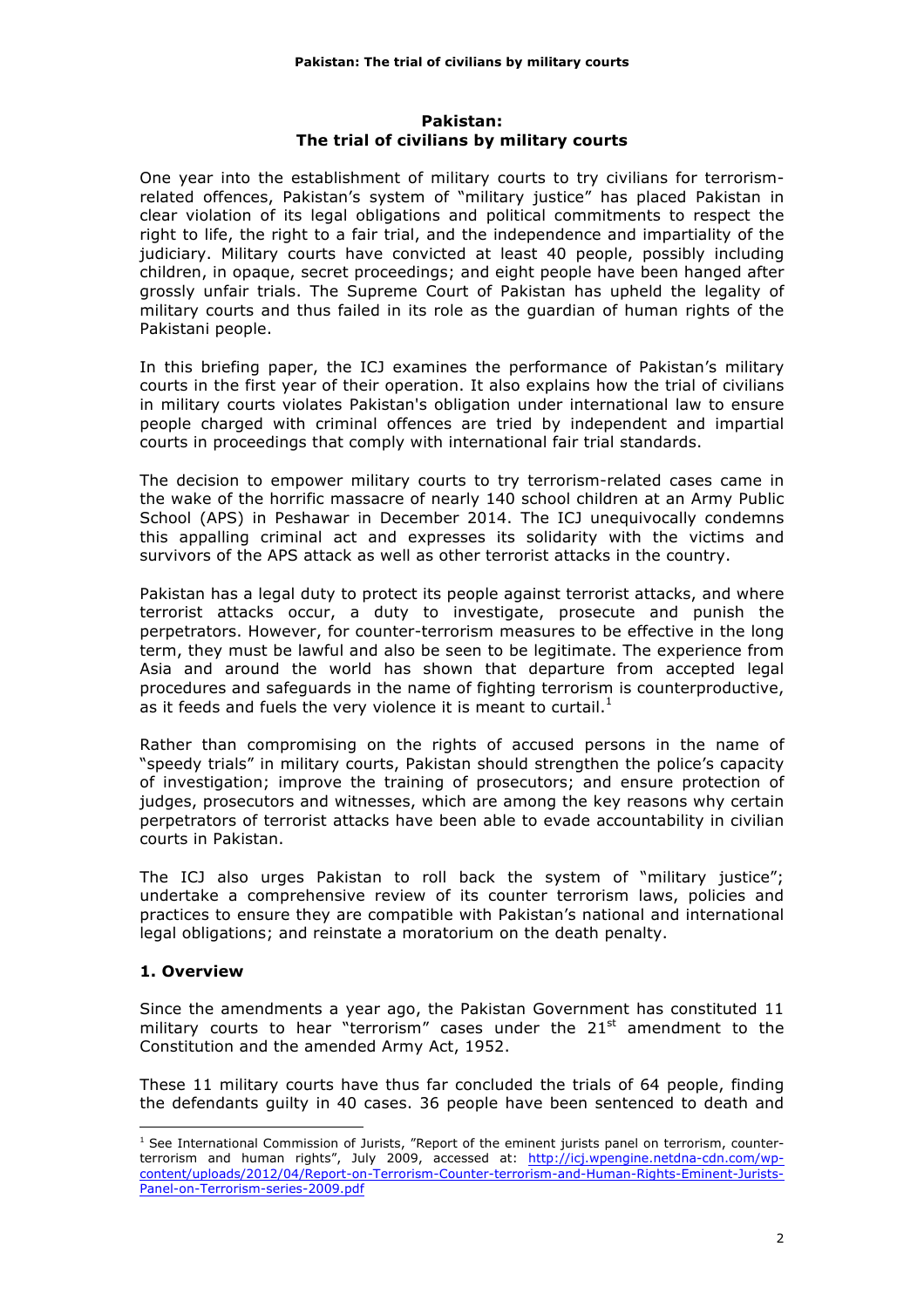four have been given life sentences. The military has disclosed no information about the fate of the 24 people not found guilty by military courts, and it remains unknown whether they have been acquitted and set at liberty; if they are still being detained for other charges; or if their cases have been transferred to other courts.<sup>2</sup> Around a hundred cases are still pending before the various military courts in the country.

According to information received by the ICJ and press statements by the military's media office, those convicted by military courts allegedly belong to various groups accused of carrying out armed attacks: 11 of the men convicted are said to belong to the Tehreek-e-Taliban Pakistan, one is allegedly from the Tehreek-e-Taliban (Swat), four are said to be from Harkat ul Jehad-e-Islami, five are allegedly members of Sepah-e-Sahaba, one is said to be a member of Jaishe-Muhammad, one is allegedly from Al-Qaeda, six are said to be from the Toheedwal Jihad Group, and four are allegedly "active members" of other undisclosed "proscribed organizations".<sup>3</sup> The organizational affiliation, if any, of seven of the 40 people convicted has not been made public.

Some of the incidents they were tried for include the attack on the army public school in Peshawar; an attack on a bus carrying members of the Muslim Ismaili community near Safoora Chowk in Karachi; $4$  an attack on a bus carry Shiite Muslim Hazara pilgrims in Mastung;<sup>5</sup> and other violent attacks against law enforcement agencies (see Annex 1 for more details).

Eight civilians convicted and sentenced to death by military courts have been hanged since January 2015.

On 2 December 2015, four civilians convicted by military courts, namely Maulvi Abdus Salam, Hazrat Ali, Mujeebur Rehman and Sabeel alias Yahya, were hanged in Kohat Jail.<sup>6</sup> They were convicted for their involvement in "terrorist activities", including harboring, funding and transporting "suicide bombers" who attacked the Army Public School in December last year. According to an ISPR statement, they were all "active members" of the "Toheedwal Jihad Group".<sup>7</sup>

Four more civilians sentenced to death by military courts were hanged on 29 December 2015. They include Noor Saeed, Murad Khan, Inayatullah and Israruddin, who were convicted for their involvement in "involvement in hineous (sic) offences relating to terrorism". The ISPR had announced their death sentences in a press statement issued on 2 April 2015.<sup>8</sup>

According to information received by the ICJ, the families of at least five out of the 40 individuals convicted by military courts have challenged the convictions

 $2$  Press statement by the ISPR, 12 December 2015, accessed at: http://m.ispr.gov.pk/front/main.asp?o=t-press\_release&latest=1

<sup>3</sup> Under section 11B of the Anti-terrorism Act, 1997, the Federal Government has the power to proscribe an organization if it has "reason to believe that an organization is concerned in terrorism."<br>"I Intiaz Ali, "42 Uillad in terrorism." <sup>4</sup> Imtiaz Ali, "43 killed in attack on bus carrying Ismailis in Karachi", *Dawn News*, 14 May 2015,

accessed at: http://www.dawn.com/news/1181698 <sup>5</sup> Syed Ali Shah, "Blast on bus kills 22 Shia pilgrims in Mastung", *Dawn News*, 21 January 2014, accessed at : http://www.dawn.com/news/1081751

<sup>6</sup> International Commission of Jurists, "Pakistan: ICJ denounces hangings following secret trials by military courts", 2 December 2015, accessed at: http://www.icj.org/pakistan-icj-denounces-hangingsfollowing-secret-trials-by-military-courts/

<sup>7</sup> Three others were also convicted for their involvement in the attack on the army public school in Peshawar. Two were given death sentences (so far unexecuted) and one convict was given a sentence of life imprisonment.

 $8$  Press statement by the ISPR, 2 April 2015, accessed at : http://m.ispr.gov.pk/front/main.asp?o=tpress\_release&date=2015/4/2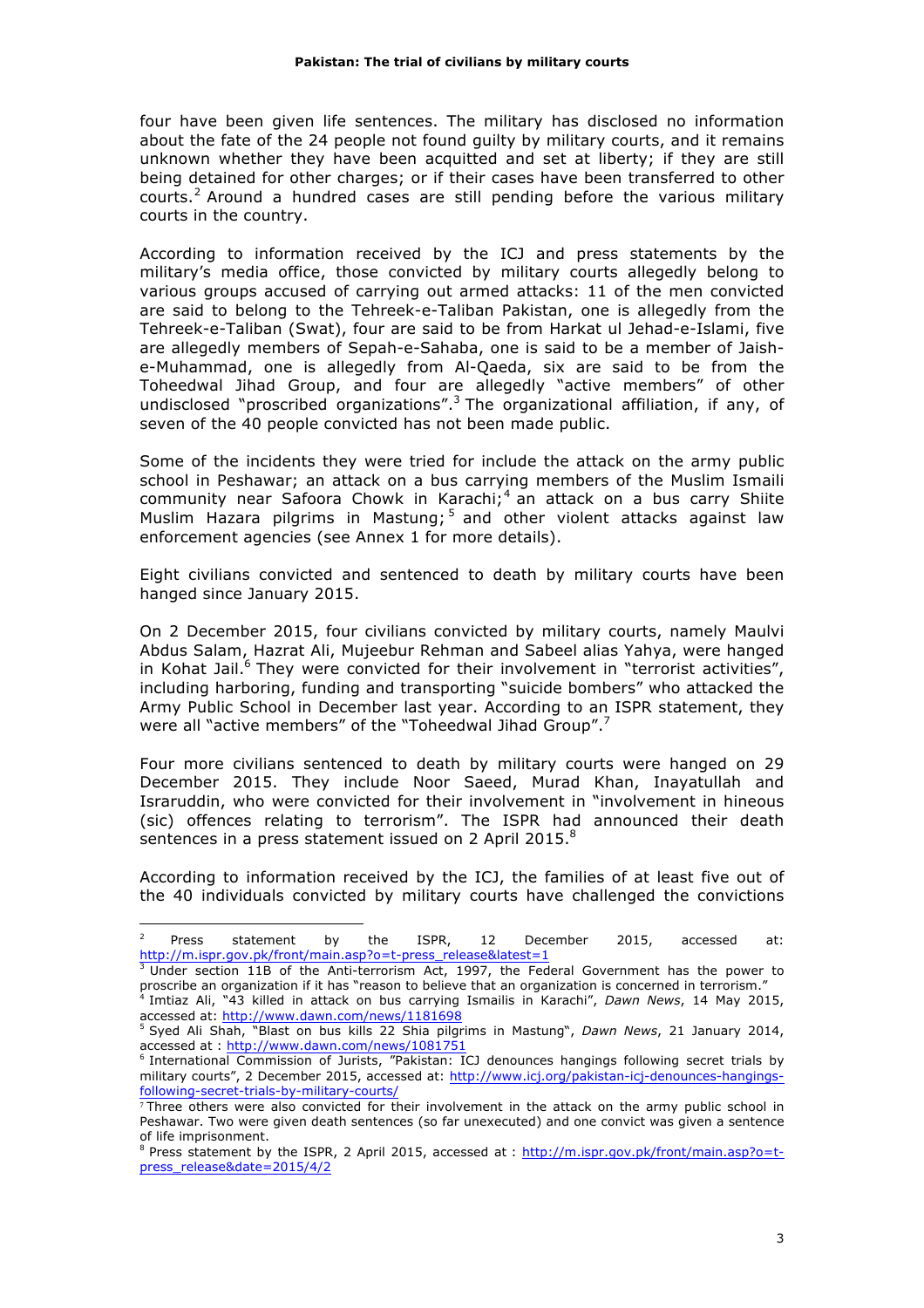before the high courts on the grounds that suspects were denied the right to a fair trial, including the right to engage counsel, the right to cross-examine witnesses, the right to be free from torture or other ill-treatment, and the right to a public trial. In at least two cases, families claim the convicts were children when they were arrested by the law enforcement agencies. Their petitions are pending in various high courts or the Supreme Court of Pakistan.

# **2. Background**

On 6 January 2015, less than a month after a terrorist attack on the army public school in Peshawar, Parliament voted to amend the Constitution of Pakistan, 1973, and the Army Act, 1952, to allow military courts to try offences related to terrorism committed by those who claim to, or are known to, belong to a terrorist organization "using the name of religion or a sect". The amendments have a sunset clause of two years, after which they will cease to be in effect, although there is always a possibility they could be reintroduced.

The law was further amended in February 2015 through a presidential ordinance that expressly gives military courts retrospective powers, i.e. they may try persons for conduct that occurred prior to the amendments. The Ordinance also provides all those associated with military courts complete indemnity from prosecution for actions taken in "good faith" and gives military courts broad powers to take measures such as like holding *in camera* proceedings and keeping the identities of individuals associated with the cases secret, "for the protection of witnesses, President, members, prosecutors, defending officers and other persons concerned in court proceedings". The Ordinance was enacted as law in November  $2015.<sup>9</sup>$ 

# **3. Procedures followed by military courts in Pakistan**

The ICJ notes with concern that the procedures adopted by military courts in Pakistan, including the referral of cases to military courts, lack transparency and adequate information about the operation of military courts is not publicly available. This secrecy is in itself contravenes the rule of law.

# *3.1. Procedure for referral of a case to the military court*

According to government sources, provincial apex committees comprising civilian and military officials are responsible for selecting the cases of individuals charged with terrorism related offices to be referred to the military courts for trial and forwarding them to the Ministry of the Interior for final approval. The ICJ is unaware of any particular criteria being used by these committees for the selection of such cases. The Ministry of the Interior vets the list submitted by the provincial committees, and sends a final list of cases to the military for trial.

# *3.2. Composition of military courts*

According to newspaper reports, which quote military officers, and information received by the ICJ from Government and military officials, the procedure for trial of alleged acts of terrorism follows the procedures of courts martial in cases under the Army Act, 1952.<sup>10</sup>

 <sup>9</sup> The Pakistan Army (Amendment) Act, 2015, November 2015, accessed at : http://www.na.gov.pk/uploads/documents/1449574923\_658.pdf

<sup>&</sup>lt;sup>10</sup> See, for example, "The new martial powers", Dawn News, 8 January 2015, accessed at: http://www.dawn.com/news/1155411/the-new-martial-powers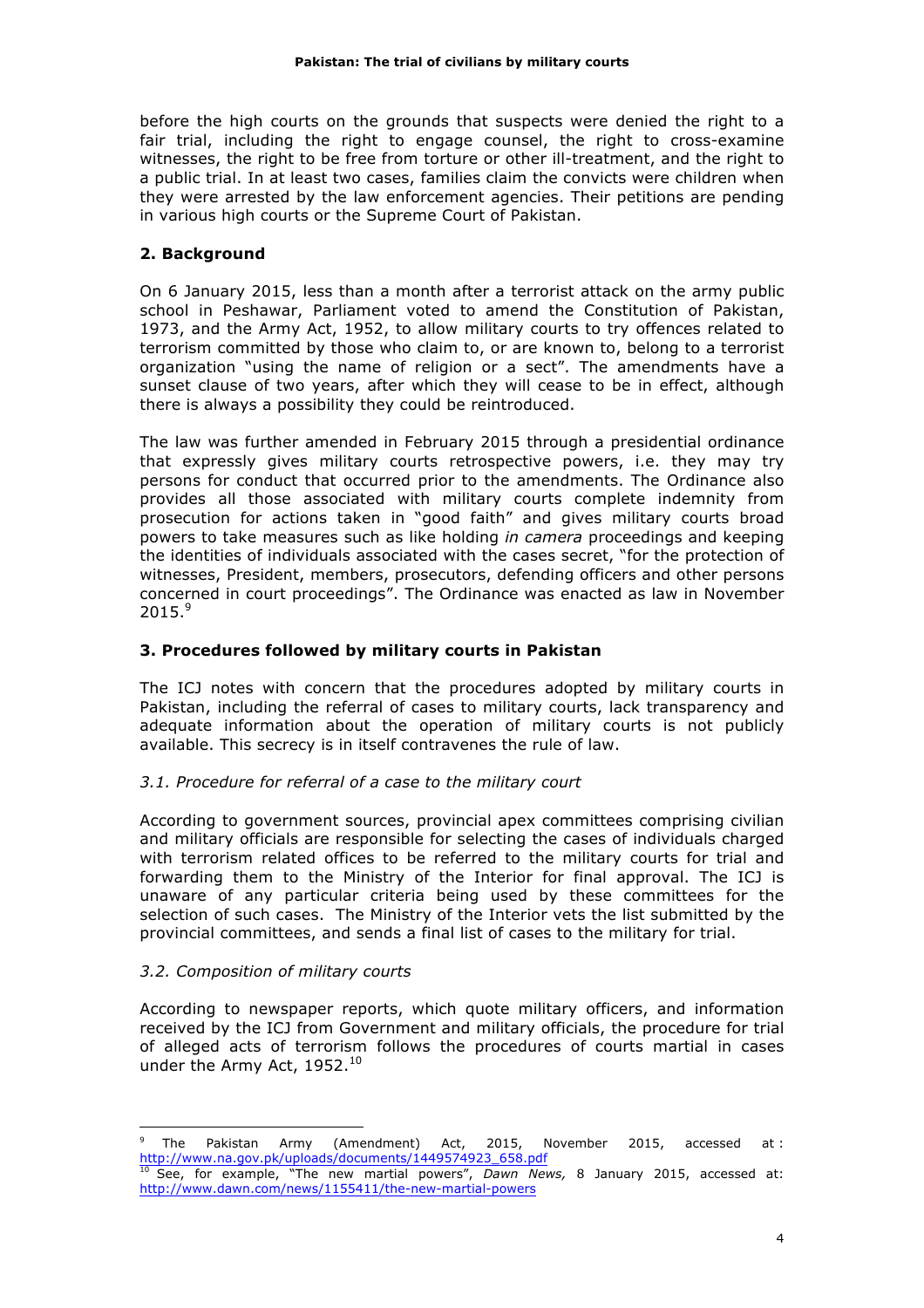Under the Army Act, a military court is composed of three to five serving officers of the armed forces.<sup>11</sup> There is no requirement that the military officers be lawyers or have any legal training. The officers remain subjected to the military chain of command.

A law officer of the Judge Advocate General branch of the military advises the military court, but has no decision-making authority.

### *3.3. Right of appeal*

Accused persons convicted by military courts and sentenced to death, imprisonment for life, imprisonment exceeding three months, or dismissal from service have the right to appeal the verdicts and sentences to a military appellate tribunal.

A military appellate tribunal is presided over by "an officer not below the rank of Brigadier". The Chief of Army Staff, or any other officer appointed by him, also sits in the appellate tribunal.<sup>12</sup> Officers who comprise appellate tribunals are serving military officers who are not required to have any legal training and who continue to be subjected to the military chain of command.

The law provides that every appellate court hearing "may be attended by a judge advocate who shall be an officer belonging to the Judge Advocate General's Department, Pakistan Army, or if no such officer is available, a person appointed by the Chief of the Army Staff."13

The military appellate tribunal has the power to "reduce or enhance the punishment" awarded by the military courts of first instance.

The verdict of a military court that is upheld by a military appellate court is final and cannot be appealed before a civilian court, even the High Court or the Supreme Court of Pakistan. High Courts and the Supreme Court, however, may review decisions of military courts (see Section 5.2.3).

*3.4. Evidence*

According to the Army Act, the rules of evidence in proceedings before courts martial are the same as those observed by regular civilian criminal courts.<sup>14</sup>

The amendments to the Army Act allow the Federal Government to transfer proceedings pending in any other court against any person accused of committing prescribed offences under the amended law to a military court. Where cases are transferred from other courts, military courts may admit as evidence and base a verdict on previously recorded statements – which means that witnesses who have already testified before a civilian court are not required to testify again before the military court after the case has been transferred.

*3.5. Secret hearings*

 $11$  Section 85 of the Army Act, 1952: A general Court martial shall consist of not less than five officers each of whom has held a commission for not less than three whole years and of whom not less than four are of a rank not below that of captain. Section 87 of the Army Act: A field general Court martial shall consist of not less than three officers.

<sup>&</sup>lt;sup>12</sup> Section 133-B, Pakistan Army Act, 1952.

<sup>13</sup> *Ibid.*

<sup>&</sup>lt;sup>14</sup> Section 112, Pakistan Army Act, 1952.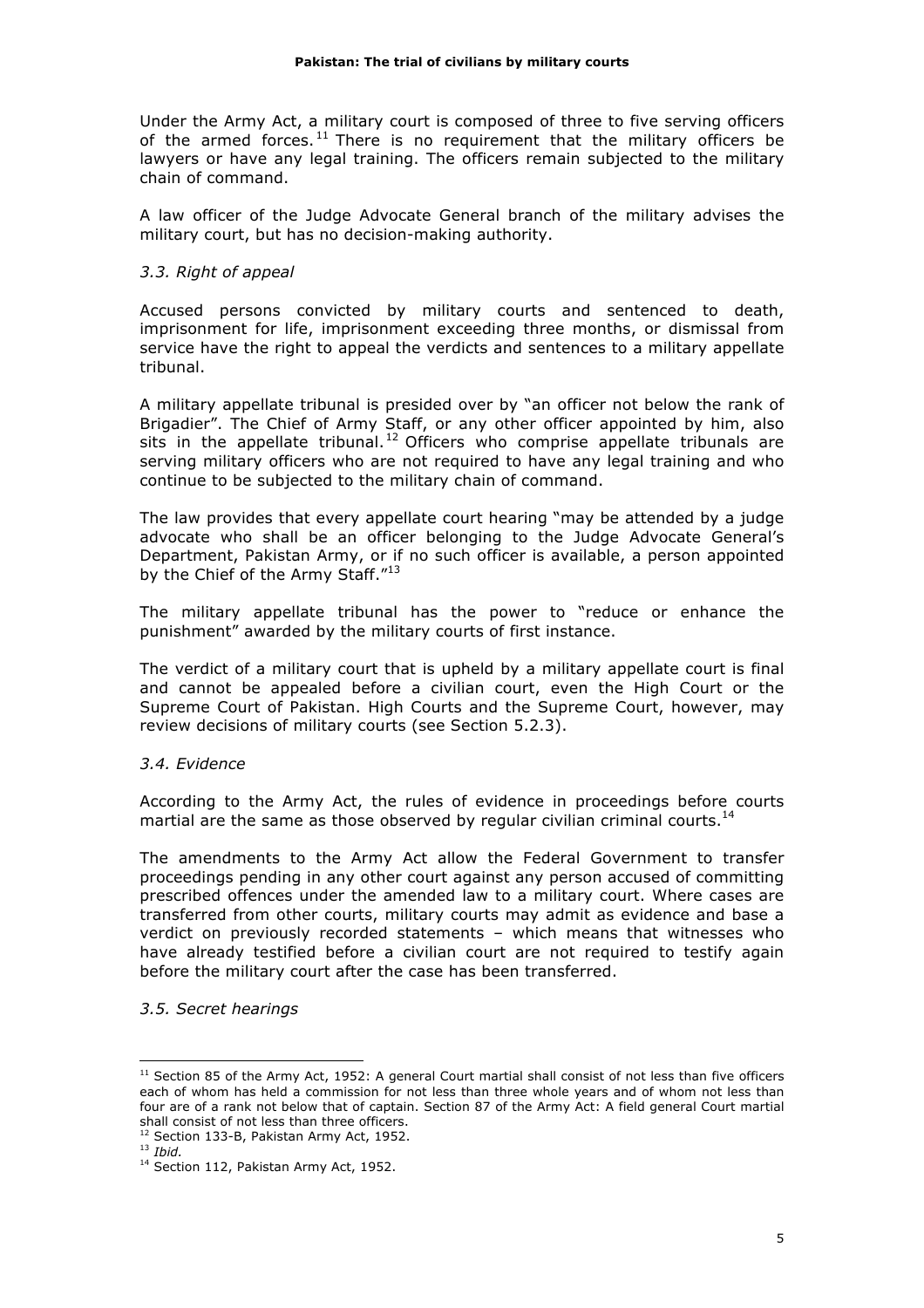The Army Act does not require that trials in courts martial or court martial appeals take place in public.

An Ordinance passed on 25 February 2015, further amending the Army Act, allows judges of military courts to hold *in camera* trials, and keep the identities of individuals associated with the cases secret. The Ordinance was enacted as law in November 2015.

*3.6. Location*

According to the Army Act, an accused person may be tried and punished for offences under the Act "in any place whatever".

The army has set up 11 military courts thus far, including three in Khyber Pakhtunkhwa, three in Punjab, two in Sindh and one in Balochistan.

### **4. Challenge before the Supreme Court**

 

Soon after the  $21^{st}$  amendment was passed and changes to the Amy Act of 1952 enacted, more than a dozen petitioners, including the Pakistan Bar Council, the Supreme Court Bar Association, and the Lahore High Court Bar Association, challenged before the Supreme Court the lawfulness of courts martial trying civilians. The petitioners argued that the amendments were non-compliant with and would lead to violations of the rights to a fair trial and the independence of the judiciary and are inconsistent with the principle of separation of powers recognized by Pakistan's Constitution.

A full-bench of the Supreme Court delivered its judgment in August 2015.<sup>15</sup> By a 13-4 majority, the Court confirmed its power to strike down constitutional amendments. However, a majority of nine of the 17 judges of the Supreme Court held that the trial by military courts of individuals accused of terrorism-related offences who are known to, or claim to be, members of terrorist groups was compatible with the Constitution, particularly fundamental rights and the independence of the judiciary.

Justice Azmat Saeed authored the majority opinion, endorsed by seven other judges, and reasoned that (1) trials before military courts meet principles of criminal justice; (2) the constitutional scheme allows deviation from standard procedure in exceptional cases; and (3) the amendments only authorized military trials for "terrorists", which was a valid classification allowing for differential treatment. Justice Saqib Nisar too endorsed the majority's opinion on this particular issue in his individual opinion.

A minority of six judges dissented from this judgment. For them, the trial of civilians by military courts violated principles of justice, fair trial and independence of the judiciary as military officers were a part of the executive and did not meet the requirements of independent and impartial courts. Justice Faez Isa also pointed out the many flaws in the existing anti-terrorism courts and practices, including the Government's failure to ban known terrorist organizations and weak prosecution and delays in terrorism cases, which if corrected would allow the Government to lawfully combat the impunity for offences related to terrorism. Justice Khosa stated: "A suicidal measure on the part of the society to counter suicide bombers may not be the most rational legislative step to take."

<sup>&</sup>lt;sup>15</sup> The judgment can be accessed here : http://www.supremecourt.gov.pk/web/user\_files/File/Const.P.12of2010.pdf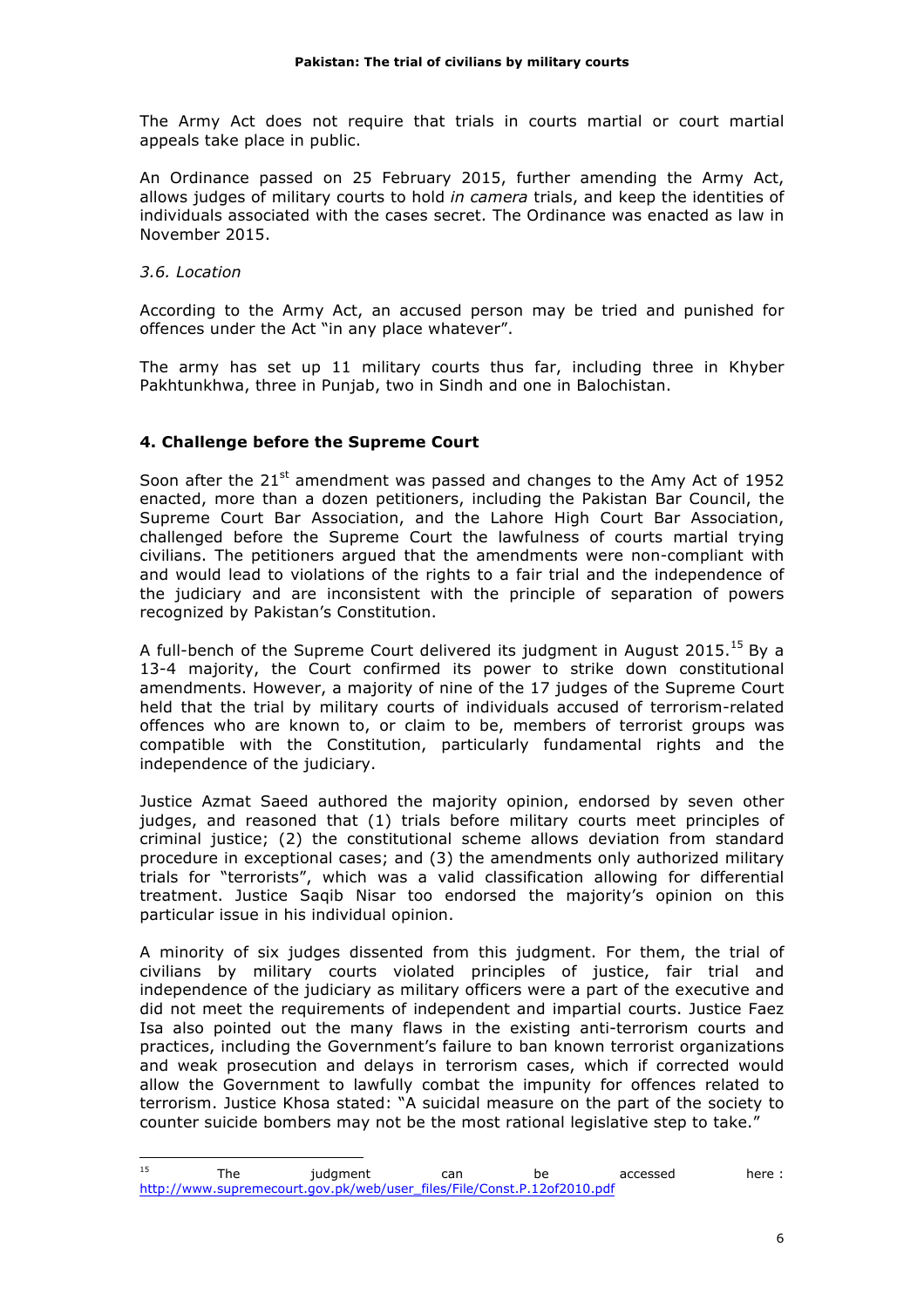Two judges did not give an opinion on this issue, as they concluded that the Supreme Court did not have jurisdiction to review constitutional amendments.

In a statement on 7 August 2015, the ICJ pointed out that the Supreme Court judgment did not comply with Pakistan's human rights obligations, and underlined that the Court had missed an important opportunity to reverse the militarization of justice in progress under the guise of combatting terrorism and to reinforce independence of the judiciary in the country.<sup>16</sup>

On 28 August 2015, the Lahore High Court Bar Association petitioned the Supreme Court to review its judgment on the  $21<sup>st</sup>$  amendment, claiming that the Court failed to consider the incompatibility of trials before military courts with the right to a fair trial and independence of the judiciary.<sup>17</sup> As of the time of publication of this briefing paper, the petition is pending before the Supreme Court.

### **5. Compatibility with international law**

 

#### *5.1. The trial of civilians by military courts under international law*

Laws authorizing the trial of civilians in military courts for terrorism-related offences in Pakistan are incompatible with international standards, which require that those accused of any criminal offence- no matter how heinous- are guaranteed a fair trial by an independent, impartial and competent tribunal.

These standards emanate from several sources. The first is international treaties, including the International Covenant on Civil and Political Rights (ICCPR), to which Pakistan is a party and thus bound to comply, and the authoritative interpretations of the ICCPR by the UN Human Rights Committee, the body of independent experts established by the treaty and mandated to monitor the implementation of its provisions.

Article 14 of the ICCPR states "everyone shall be entitled to a fair and public hearing by a competent, independent and impartial tribunal established by law."

The UN Human Rights Committee has made clear, that the right to a fair trial before an independent and impartial court under Article 14 of the ICCPR applies to all courts, whether ordinary or specialized, civilian or military.<sup>18</sup>

The UN Human Rights Committee has also stated that "the trial of civilians in military or special courts raise serious problems as far as the equitable, impartial and independent administration of justice is concerned."<sup>19</sup> It has also repeated called on countries to prohibit trials of civilians before military courts.<sup>20</sup>

<sup>&</sup>lt;sup>16</sup> International Commission of Jurists, "Pakistan: Supreme Court decision upholding 21st Amendment a blow to human rights and judicial independence", 7 August 2015, accessed at: http://www.icj.org/pakistan-supreme-court-decision-upholding-21st-amendment-is-a-blow-to-humanrights-and-judicial-independence/

<sup>17</sup> Nasir Iqbal, "LBA seeks review of SC decision in favour of military courts", *Dawn News*, 28 August 2015, accessed at: "http://www.dawn.com/news/1203601/lba-seeks-review-of-sc-decision-in-favourof-military-courts

 $18$  Human Rights Committee General Comment 32, "Article 14: Right to Equality before courts and tribunals and to a fair trial," (General Comment 32) UN Doc. CCPR/C/GC/32, para 22. <sup>19</sup> *Ibid.*

<sup>20</sup> For example, Human Rights Committee, Concluding Observations: Slovakia, UN Doc. CCPR/C/79/Add.79 (1997) para 20; Lebanon, UN Doc. CCPR/C/79/Add.78 (1997) para 14; Chile, UN Doc. CCPR/C/CHL/CO/5 (2007) para 12; Tajikistan, UN Doc. CCPR/CO/84/ TJK (2004) para 18.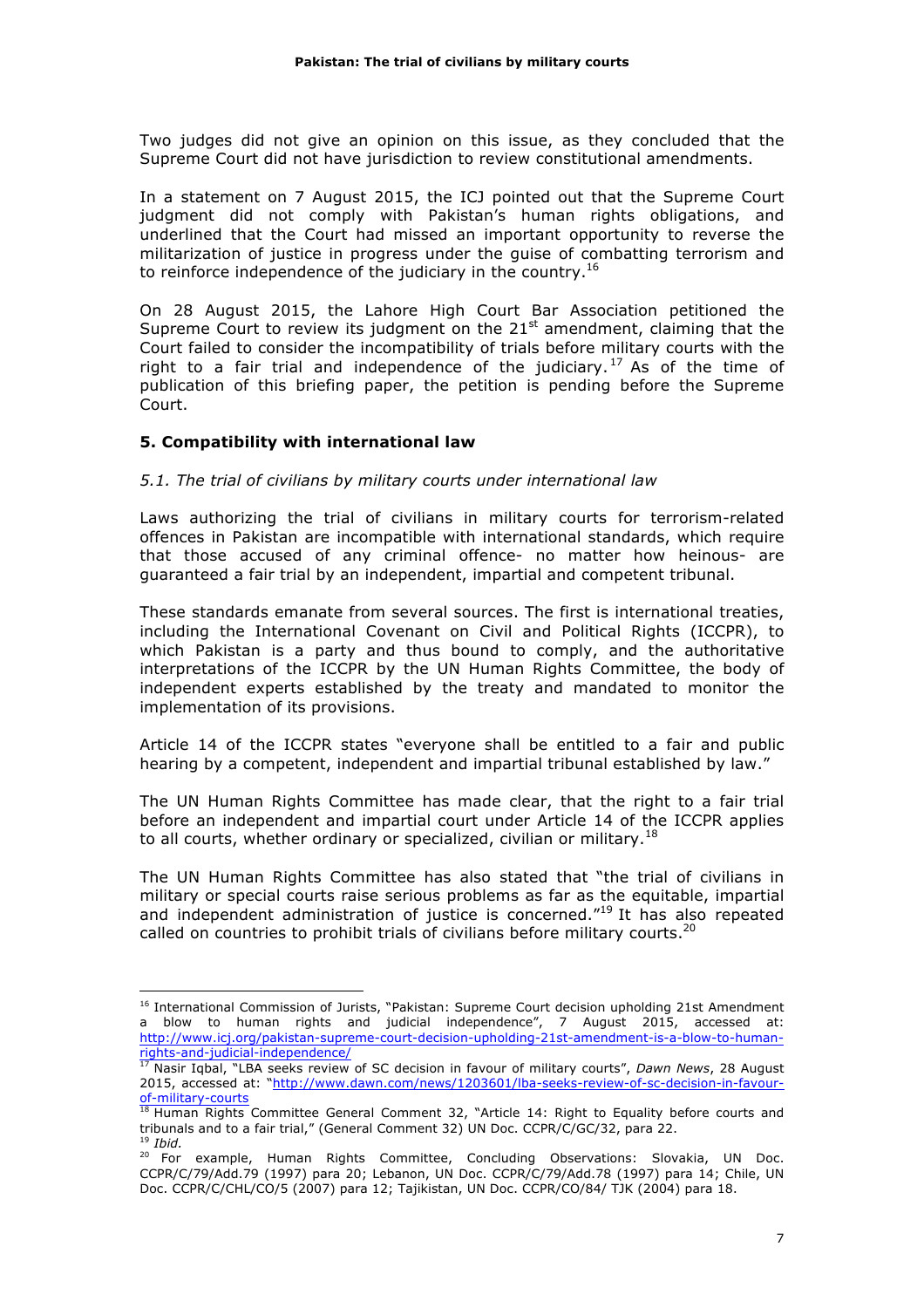Another source is the *Draft Principles Governing the Administration of Justice Through Military Tribunals,* <sup>21</sup> which were adopted by the former UN Sub-Commission on the Promotion and Protection of Human Rights in 2006. The Draft Principles, which focus exclusively on military courts, affirm that the jurisdiction of military courts should be restricted to military personnel in relation to military offences. The principles also emphasize the right to a fair trial, including the right to appeal to civilian courts, at all times, and also that civilians accused of a criminal offence of any nature shall be tried by civilian courts.

Similarly, Principle 29 of the UN Updated Principles for the Protection and Promotion of Human Rights through Action to Combat Impunity states that: "The jurisdiction of military tribunals must be restricted solely to specifically military offenses committed by military personnel".<sup>22</sup>

Other relevant sources which provide guidance are regional human rights treaties and standards such as the European Convention for the Protection of Human Rights and Fundamental Freedoms; the American Convention on Human Rights; the African Charter on Human and Peoples' Rights; the Principles and Guidelines on the Right to a Fair Trial and Legal Assistance in Africa and the bodies of law developed by the regional human rights courts and other bodies mandated to monitor state parties' compliance with treaties, such as the European Court of Human Rights; the Inter-American Court of Human Rights; and the African Commission on Human and Peoples' Rights.

The case law of the Inter-American Court of Human Rights has clarified that under no circumstances should civilians be tried before military courts.<sup>23</sup> The Inter-American Court of Human Rights has held that where "a military court takes jurisdiction over a matter that regular courts should hear, the individual's right to a hearing by a competent, independent and impartial tribunal previously established by law and, *a fortiori*, his right to due process are violated."<sup>24</sup>

The 2003 case before the African Commission of Human Rights, *Law Office of Ghazi Suleiman v. Sudan*, concerned the trial of a civilian before a military court established by Presidential Decree and composed primarily of military officers, including three in active service. The ACHPR stated:

*Civilians appearing before and being tried by a military court presided over by active military officers who are still under military regulations violates the fundamental principles of fair trial.*

In addition, the ACHPR found that "selection of active military officers to play the role of judges violates the provisions of paragraph 10 of the fundamental principles on the independence of the judiciary."

The Commission stated that "military courts should respect the norms of a fair trial. They should in no case try civilians. Likewise, military courts should not deal with offences which are under the purview of ordinary courts. $"^{25}$ 

<sup>21</sup> *Draft Principles Governing the Administration of Justice Through Military Tribunals***,** U.N. Doc. E/CN.4/2006/58 at 4, 2006.

<sup>22</sup> *Updated Principles for the Protection and Promotion of Human Rights through Action to Combat Impunity*, U.N. Doc. E/CN.4/2005/102/Add.1, 8 February 2005.

<sup>&</sup>lt;sup>23</sup> Palamara-Iribarne v Chile, Judgment of the Inter-American Court of Human Rights, 22 November 2005, paras. 124, 139, 269(14).

<sup>&</sup>lt;sup>24</sup> Castillo Petruzzi et al. v. Peru (1999), paras. 127 and 128.

<sup>&</sup>lt;sup>25</sup> Law Office of Ghazi Suleiman v. Sudan, Comm. Nos. 222/98 and 229/99, para. 64, African Commission on Human and Peoples' Rights, 2003, available at: http://www1.umn.edu/humanrts/africa/comcases/222-98.html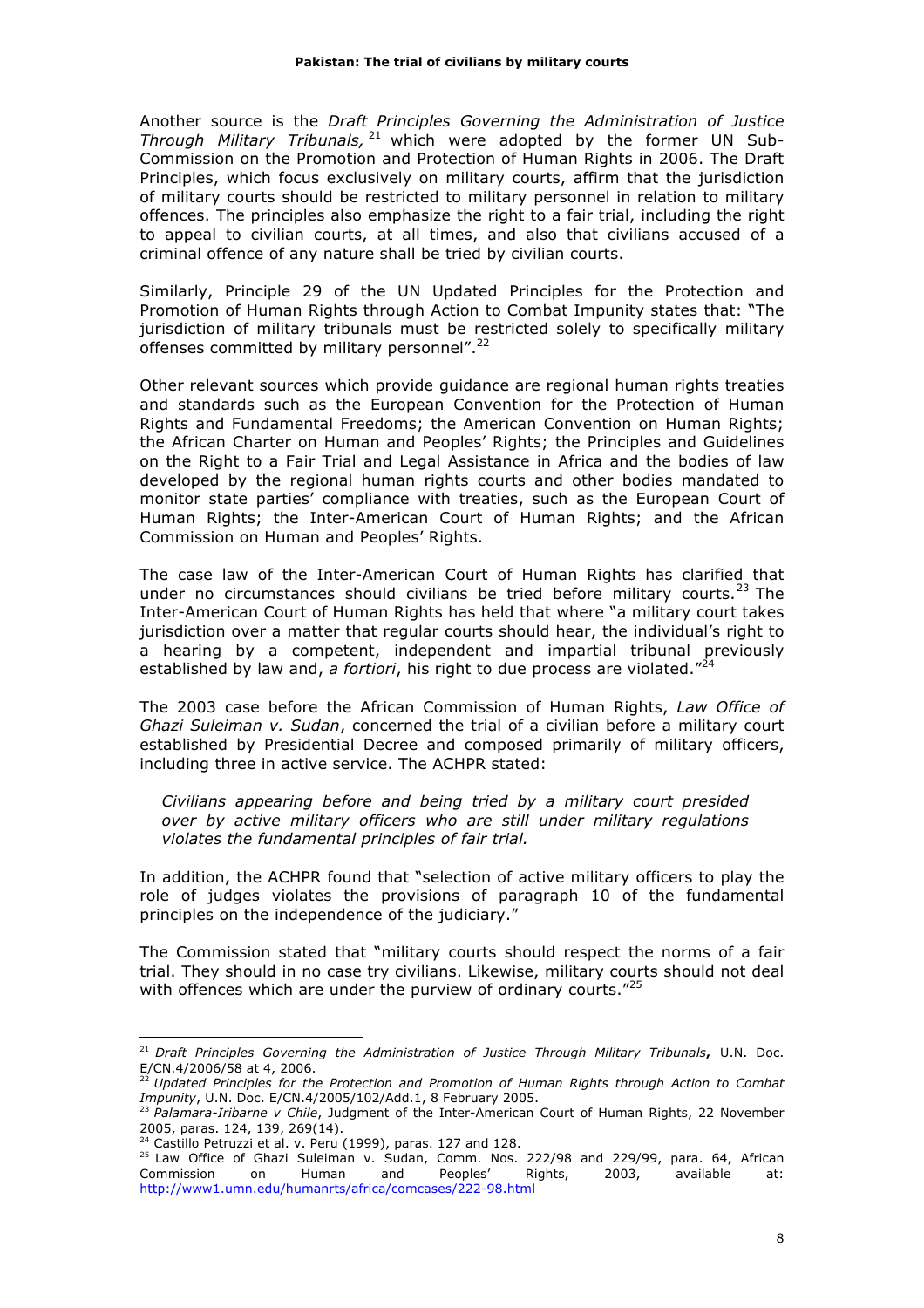While the European Court of Human Rights has not yet held that trials of civilians before military courts are prohibited in all circumstances, it has said that such trials must be exceptional. In such exceptional circumstances the courts must be independent, impartial and competent, and must respect minimum guarantees of fairness. It has required states permitting such trials to show that in each case the trial before a military court was necessary and justified and that the regular civilian courts were unable to undertake such a trial. It has also stated that laws allocating trials of certain categories of offences to military courts were not sufficient justification.<sup>26</sup>

#### *5.2. The incompatibility of Pakistani military courts' proceedings with the right to a fair trial*

International standards require that military courts, like all other courts, must be independent, impartial and competent, and in criminal cases must respect minimum guarantees of fairness, including those set out in Article 14 of the ICCPR.

Pakistani military courts are not independent and the proceedings before them fall far short of national and international fair trial standards.<sup>27</sup>

#### 5.2.1. Competence, independence and impartiality

Military courts in Pakistan are not independent or impartial. Judges of military courts are military officers who are a part of the executive branch of the State and do not enjoy independence from the military hierarchy. They are not required to have judicial or legal training, or even a law degree, $^{28}$  and do not enjoy any security of tenure,  $29$  which are prerequisites of judicial competence and independence.

Members of the office of the Judge Advocate General (the branch of the military comprised of senior officers, lawyers and judges who provide legal services to the military), may supervise the operation of military courts, but do not sit on the bench hearing cases.<sup>30</sup>

Critical decisions with respect to the constitution of courts martial, place of hearing, and final sentences are currently left in the hands of military officers (not judges), which further violates the fundamental requirements of independence of the judiciary. $31$ 

#### 5.2.2. Public hearings

 <sup>26</sup> See, *Fair Trial Manual* (second edition), Amnesty International, 2014, pp. 224- 226.

<sup>&</sup>lt;sup>27</sup> For more information about the operation of military courts, see also Katharine Houreld, 'Worries grow as new courts hand Pakistan army more power', *Reuters,* 25 March 2015, accessed at: http://www.reuters.com/article/us-pakistan-military-courts-insight-idUSKBN0ML2PD20150325

<sup>28</sup> See, for example, *UN Basic Principles on Independence of the Judiciary*, adopted by the Seventh United Nations Congress on the Prevention of Crime and the Treatment of Offenders held at Milan from 26 August to 6 September 1985 and endorsed by General Assembly resolutions 40/32 of 29 November 1985 and 40/146 of 13 December 1985 (UN Basic Principles on Independence of the Judiciary). Principle 10: 'Persons selected for judicial office shall be individuals of integrity and ability with appropriate training or qualifications in law. Any method of judicial selection shall safeguard against judicial appointments for improper motives.'

*Ibid.*, principle 12: 'Judges, whether appointed or elected, shall have guaranteed tenure until a mandatory retirement age or the expiry of their term of office, where such exists.'

<sup>&</sup>lt;sup>30</sup> Section 103, Pakistan Army Act, 1952.

<sup>31</sup> *Basic Principles on Independence of the Judiciary*, *supra* fn. 20. Principle 14 : 'The assignment of cases to judges within the court to which they belong is an internal matter of judicial administration' and Principle 3: 'The judiciary shall have jurisdiction over all issues of a judicial nature and shall have exclusive authority to decide whether an issue submitted for its decision is within its competence as defined by law'.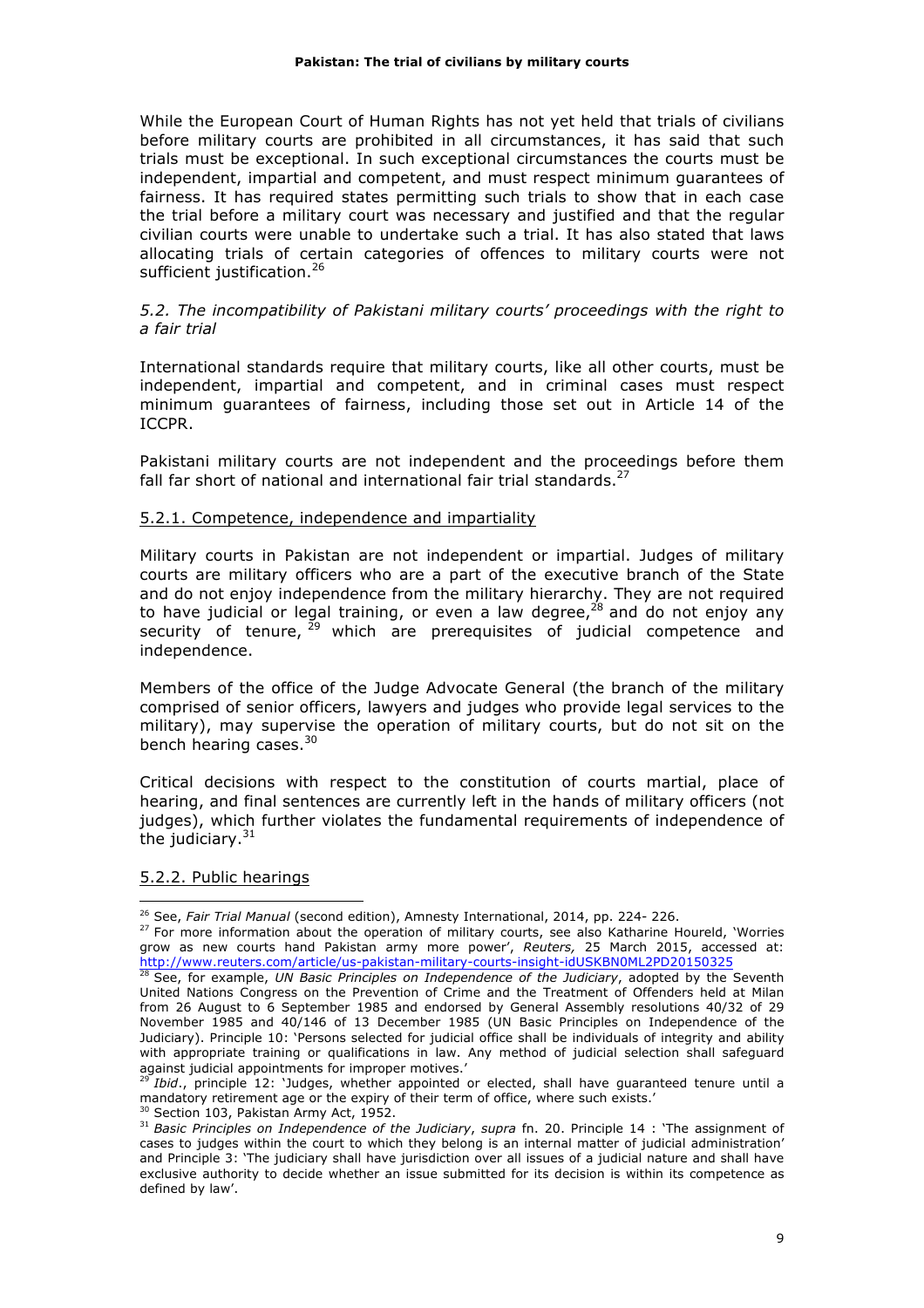Fairness requires that trials should be public except for in certain prescribed circumstance, $32$  in which good cause exists for conducting parts or all of a hearing *in camera*.

The reasons for any closure of the hearing must be consistent with international standards and should be fully stated on the record and any such closure should be kept to the bare minimum to ensure fairness.

The Pakistani Army Act does not guarantee either public trials in courts martial, or public hearings in courts martial appeals. In an Ordinance passed on 25 February 2015, the government further amended the Army Act to allow judges of military courts to hold *in camera* trials and made a provision for proceedings through video link.<sup>33</sup>

Human rights organizations, trial monitors, journalists and even family members of the accused persons tried by military courts have been denied access to military courts' proceedings.

#### 5.2.3. Appeals

The Pakistan Army Act bars civilian courts from exercising their appellate jurisdiction over decisions of courts martial. $34$ 

Civilian courts in Pakistan have held they may use their extraordinary writ jurisdiction to hear cases related to military courts where "any action or order of any authority relating to the Armed Forces of Pakistan is…either *coram non*  judice,<sup>35</sup> mala fide,<sup>36</sup> or without jurisdiction."<sup>37</sup> The Supreme Court, responding to petitions challenging the  $21<sup>st</sup>$  amendment, reiterated this power of judicial review in cases decided by military courts.<sup>38</sup>

It should be noted that under Pakistani law, the scope of judicial review is highly restrictive. Courts have also interpreted their review jurisdiction narrowly, and have held that "the High Court in its constitutional jurisdiction is not a Court of Appeal and hence is not empowered to analyze each and every piece of evidence in order to return a verdict<sup>"39</sup> and "controversial questions of facts...cannot be looked into in this limited extraordinary writ jurisdiction."40

 $32$  These include: morals; public order, which relates primarily to order within the courtroom; national security in a democratic society; when the interests of the private lives of the parties so require (for example, to protect identity of victims of sexual violence); and to the extent strictly necessary, in the opinion of the court, in special circumstances where publicity would prejudice the interest of justice. See *supra* fn. 18, p. 123.

<sup>33</sup> 'Security for military court judges and prosecutors', *Dawn News,* 25 February 2015, accessed at: http://www.dawn.com/news/1165793/security-for-military-%20court-judges-and-prosecutors Section 133, Pakistan Army Act, 1952.

<sup>&</sup>lt;sup>35</sup> If the case is referred to or decided by a court lacking the authority to hear and decide the case in question.

If the decision is made in bad faith.

<sup>&</sup>lt;sup>37</sup> 2014 SCMR 1530: "When any action of the army authorities regarding a serving officer of the armed forces or any other person subject to the Pakistan army act, 1952, was established to be either mala fide, quorum non judice or without jurisdiction then the same could be assailed through a constitutional petition by the aggrieved person, and the bar of jurisdiction under Art.199(3) of the Constitution would have no applicability."

<sup>&</sup>lt;sup>38</sup> Const.P.12 of 2010, page 362.

<sup>&</sup>lt;sup>39</sup> 2014 SCMR 849, Supreme Court, para 6.

<sup>40</sup> 2010 YLR 2895, Lahore High Court, para 14.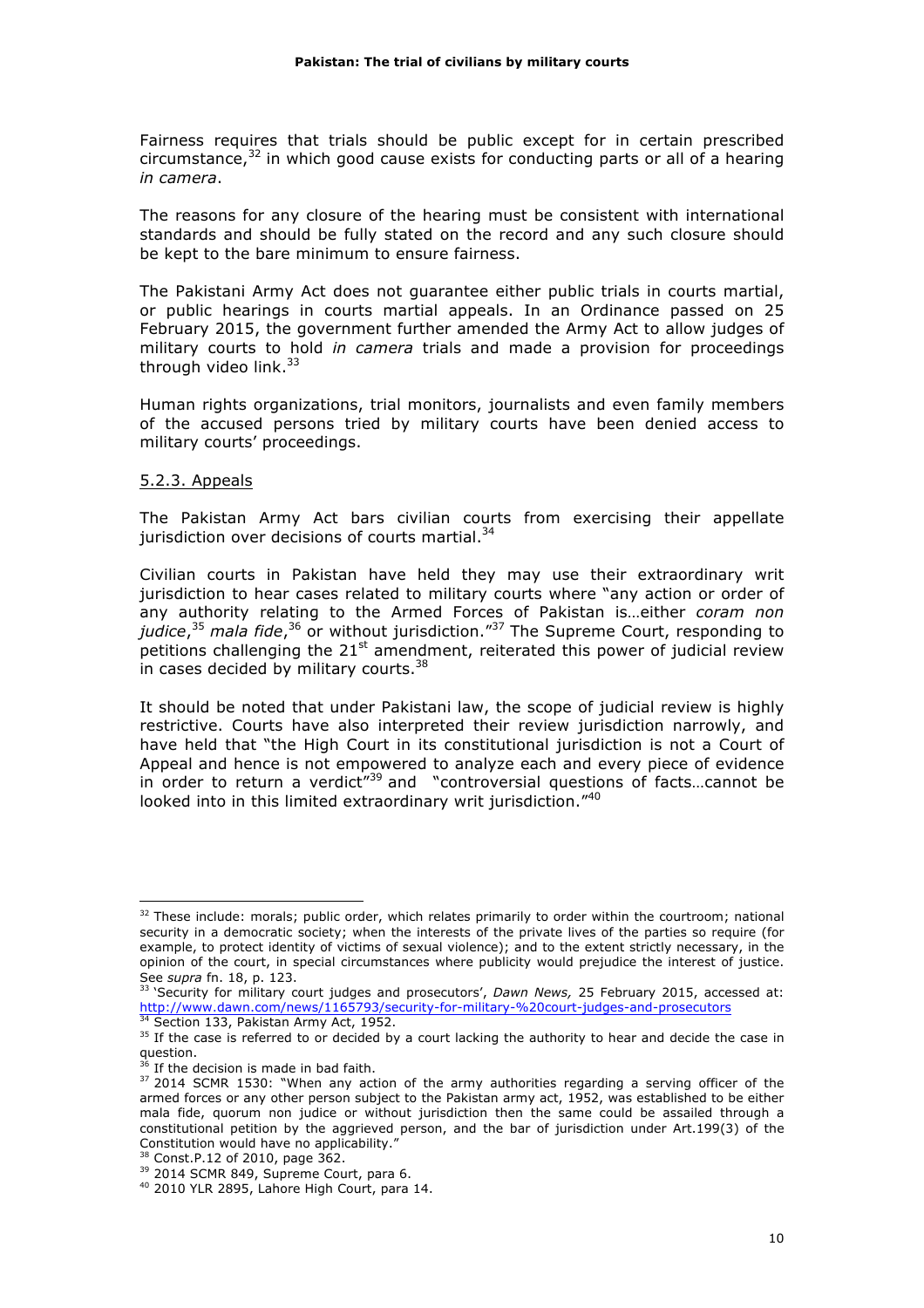According to international standards, where military tribunals exist, their authority should be limited to ruling in the first instance. Consequently, recourse procedures, particularly appeals, should be brought before civilian courts.<sup>41</sup>

Furthermore, the fact that military appellate courts are composed of individuals who are not judges, are not required to have any legal training, and continue to be subjected to the military chain of command violates the right of an appeal before an independent and impartial tribunal, guaranteed under international standards.

Speaking to the ICJ, a former Assistant Advocate General of the Pakistan Army expressed his concern about the appellate procedure in military courts: "The Pakistan Army Act provides that only after confirmation by the Chief of Army Staff (COAS) can the convict file an appeal before Court of Appeals consisting of COAS or officers designated by him. What officer in the chain of command would reverse a decision...confirmed by the COAS?"

#### 5.2.4. Judgment

A duly reasoned, written judgment, including the essential findings, evidence and legal reasoning, is an essential component of a fair trial.<sup>42</sup> The judgment must also be made public, with the only exceptions being the interest of juvenile persons, or in proceedings concerning matrimonial disputes or the guardianship of children.

Military courts in Pakistan often do not make detailed reasoned judgments.<sup>43</sup> In the course of considering a petition raising fair trial concerns, including access to judgments of military courts and reasons for conviction, the Supreme Court in 2012 directed the Government to make necessary amendments to the Army Act.<sup>44</sup> The Court's directions, however, are yet to be implemented.

It should be noted that judgments in the forty cases already decided by the military courts have not been made public. Family members of at least five people sentenced to death by military courts claim their requests for written judgments of military courts have been denied.

# 5.2.5. Death penalty

Military courts in Pakistan have the power to impose death sentences. 36 out of 40 people convicted by military courts thus far have been sentenced to death. 8 out of the 36 people sentenced to death have been executed (see Section 1 and Annex 1).

Where permissible under international standards, the death penalty may only be imposed pursuant to a final judgment rendered by a competent court after a legal process which affords all possible safeguards to ensure a fair trial, including those set out in Article 14 of the ICCPR. The UN Human Rights Committee has stressed that in cases where the death penalty is imposed, scrupulous respect of the guarantees of fair trial is particularly important. The imposition of a death

 <sup>41</sup> Principle 17 of the draft Principles Governing the Administration of Justice Through Military Tribunals, UN Doc. E/CN.4/2006/58.

<sup>42</sup> Human Rights Committee General Comment 32, "Article 14: Right to Equality before courts and tribunals and to a fair trial," (General Comment 32) UN Doc. CCPR/C/GC/32, para 22.

<sup>43</sup> See Babar Sattar, 'Militaraized Justice', *The News,* 5 December 2015, accessed at: http://www.thenews.com.pk/Todays-News-9-355146-Militarised-justice

<sup>44</sup> 'Focus on inconsistencies in the Army Act', *Dawn News,* 18 November 2012, accessed at: http://www.dawn.com/news/1165793/security-for-military-%20court-judges-and-

prosecutorshttp://www.dawn.com/news/765116/focus-on-inconsistencies-in-%20army-act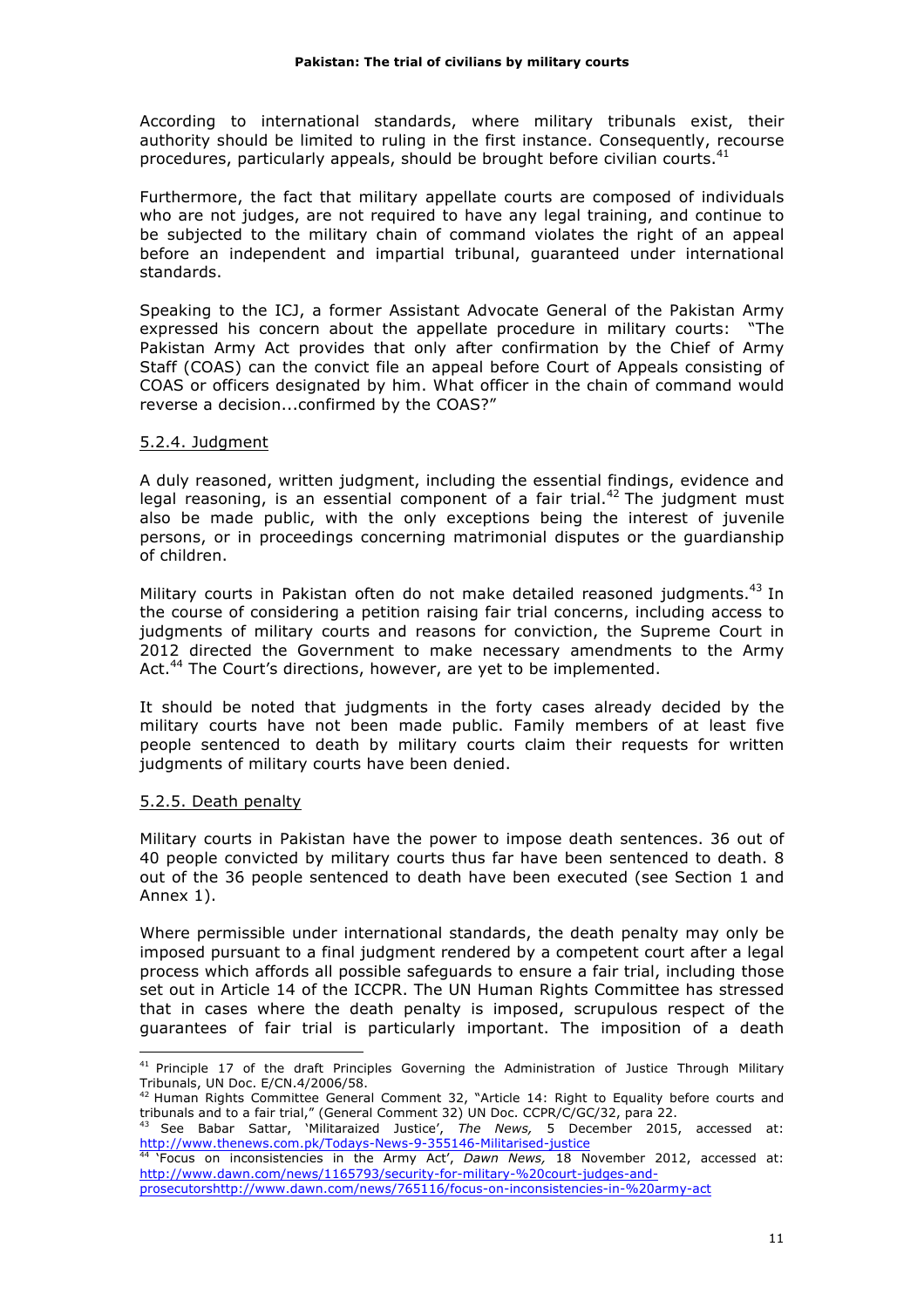sentence following a trial that does not meet the minimum requirements of fairness under Articles 9 and 14 of the ICCPR is a violation of the right to life guaranteed under Article 6 of the ICCPR.

As noted above, military courts in Pakistan are not independent and the proceedings before them are not consistent with the minimum requirements of fairness set out in Article 14 of the ICCPR. The imposition of death sentences by military courts in Pakistan, therefore, is incompatible with Pakistan's obligations to respect and protect the right to a fair trial and the right to life.

#### 5.2.6. Jurisdiction over children

 

The amendments to the Army Act provide that the Government may transfer a case related to the enumerated offences under the Army Act from *any* court (which *prima facie* includes juvenile courts) to a military tribunal for trial. The amended law also stipulates that in case of inconsistency with other laws, provisions of the Army Act would prevail. The amendments do not expressly exclude juveniles from their ambit.

These over-broad provisions create the possibility that in certain counter terrorism-related cases, the Army Act could override the provisions of the Juvenile Justice System Ordinance (JJSO), 2000, which give juvenile courts exclusive jurisdiction to try individuals below 18 years of age and prohibit the death sentence where juvenile offenders are found guilty.

Families of individuals convicted and sentenced to death by military courts have filed a number of review petitions before various high courts in the country alleging that their sons or brothers were below the age of the 18 at the time of arrest or detention.

In one case, the mother of the convict claims her son, Haider Ali, was arrested in 2009 by military authorities. At the time of arrest, he was only 14 years old and a student of class ten. His whereabouts remained unknown to the family for six years and they finally heard about him in a statement by the military's interservices public relations announcing that a military court had found Haider Ali guilty of his involvement in "committing hineous *(sic)* offences relating to terrorism" and had sentenced him to death.<sup>45</sup>

In August 2015, Haider Ali's mother challenged the conviction and sentence before the Peshawar High Court citing a number of fair trial concerns as well as raising the issue that he was a child at the time of arrest. In response to the question of Haider Ali's juvenility, the Additional Attorney General (AAG) argued that the amendments to the Army Act superseded all other laws –procedural and substantive- and military courts could legally try individuals suspected of committing terrorism-related offences, even if they were under the age of 18 at the time of offence or had been arrested before the  $21<sup>st</sup>$  constitutional amendment was passed.

In October 2015, the Peshawar High Court delivered its judgment. The Court agreed with the AAG and went on to dismiss the petition, including on the ground that "overriding effect has been given to the amendments made in the Pakistan Army Act over any other law for the time being in force."

<sup>45</sup> Press statement by the ISPR, 2 April 2015, accessed at : http://m.ispr.gov.pk/front/main.asp?o=tpress\_release&date=2015/4/2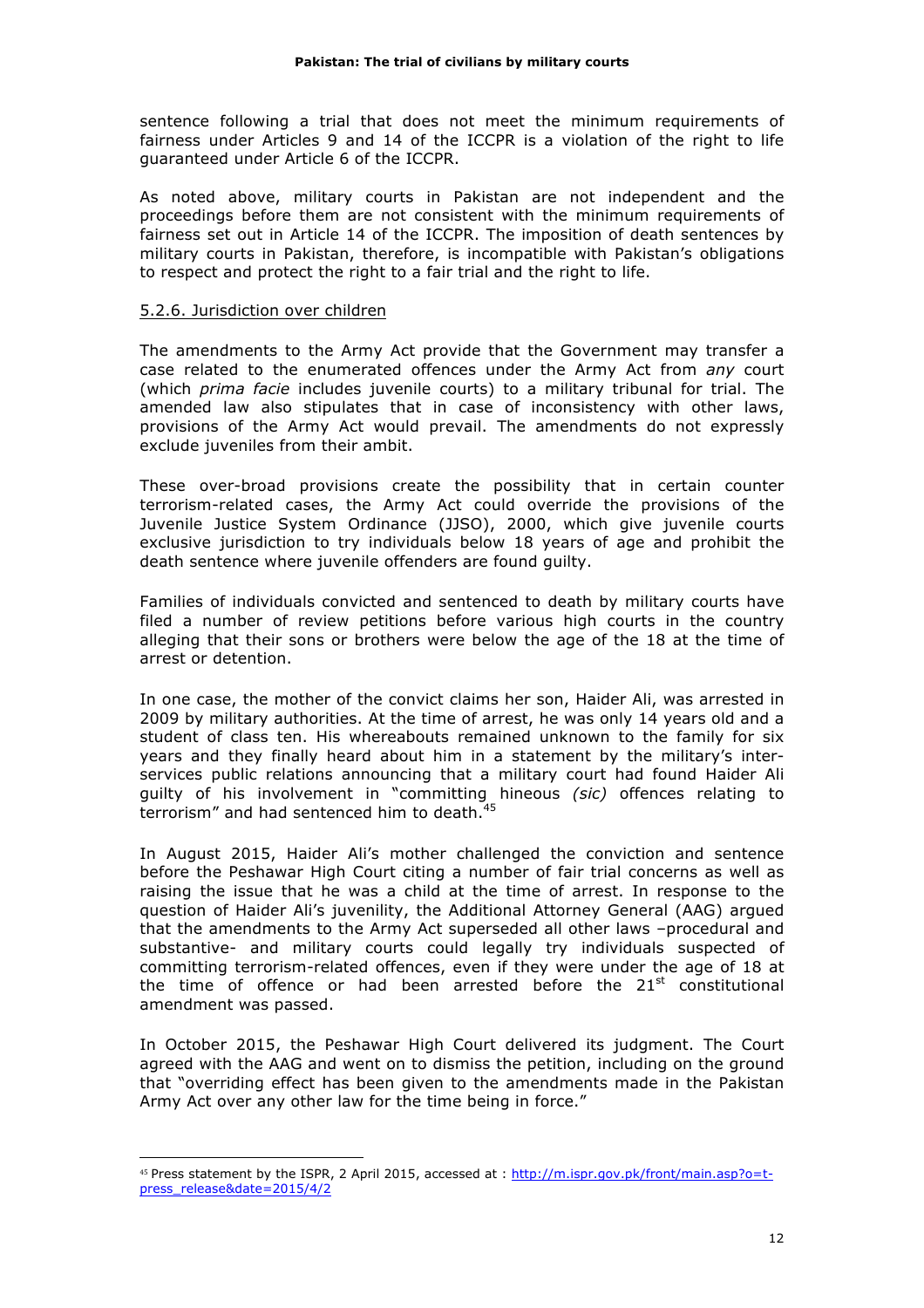Under international standards, including the International Covenant on Civil and Political Rights, which Pakistan ratified in 2010, and Convention on the Rights of the Child (CRC), which Pakistan ratified in 1990, as well as the UN Standard Minimum Rules for the Administration of Juvenile Justice (Beijing Rules), juveniles are entitled to all internationally recognized fair trial guarantees that apply to adults, as well as special care and additional protection.

While these standards encourage alternatives to ordinary judicial procedures, they are alternatives that must be more, not less, protective of their needs as children. Under the CRC, the best interests of the child must be taken into account in any encounter that he or she has with State, including in respect of the criminal justice system. The Principles Governing the Administration of Justice through Military Tribunals (Decaux Principles) provide that in line with these standards, "in no case…should minors be placed under the jurisdiction of military tribunals."<sup>46</sup>

Far from ensuring special care and additional protection for juveniles, proceedings before Pakistani military courts fall well short of national and international standards requiring fair trials before independent and impartial courts: judges are part of the executive branch of the State and continue to be subjected to military command; judges are not legally trained, let alone specially trained on protecting the rights of the child and the principles related to juvenile justice; the right to appeal to civilian courts is not available; the right to a public hearing is not guaranteed; and a duly reasoned, written judgment, including the essential findings, evidence and legal reasoning, is denied. In addition, the procedures of military courts, the selection of cases to be referred to them, the location and timing of trial, and detailed about the alleged offences are kept secret.

Military courts also have the power to pass death sentences, which is expressly and absolutely prohibited under Pakistani and international law for individuals under the age of 18 at the time of the offence.

# 5.2.7. "Confessions" and concerns about torture and ill-treatment

According to the ISPR, all 40 people convicted by military courts have allegedly admitted to their involvement in terrorism before a magistrate during their trials. The secrecy that surrounds military courts' proceedings raises questions about these "confessions" and "admissions" made by the convicts, especially in light of the widespread torture and ill-treatment in detention in Pakistan, particularly those in custody of the military. $47$  The ICJ has also received information about torture and ill-treatment of other detainees in military custody, including reports that those being tried by military courts were subjected to enforced disappearance by military authorities. These concerns are exacerbated by the military's refusal to give family members and civil society monitors access to detention centers.

Whether individuals convicted by military courts "confessed" to their guilt out of free will is also highly questionable. For example, family members of Qari Zahir, a man convicted and sentenced to death by a military court, claimed before the Peshawar High Court that Qari Zahir did not have assistance of a defense counsel

 <sup>46</sup> Principle 7, Draft Principles Governing the Administration of Justice Through Military Tribunals, UN Doc. E/CN.4/2006/58.

<sup>&</sup>lt;sup>47</sup> See, for example, for Taha Siddiqui and Declan Walsh, "In Pakistan, Detainees Are Vanishing in<br>Covert datis", New York Times, accessed at: Covert Jails", *New York Times*, accessed at: http://www.nytimes.com/2015/07/26/world/asia/detainees-vanish-in-secretive-facilities-as-pakistanfights-taliban.html?\_r=0 and "Torture in 2014: 30 Years of Broken Promises", *Amnesty International*, May 2014, accessed at: https://www.amnestyusa.org/sites/default/files/act400042014en.pdf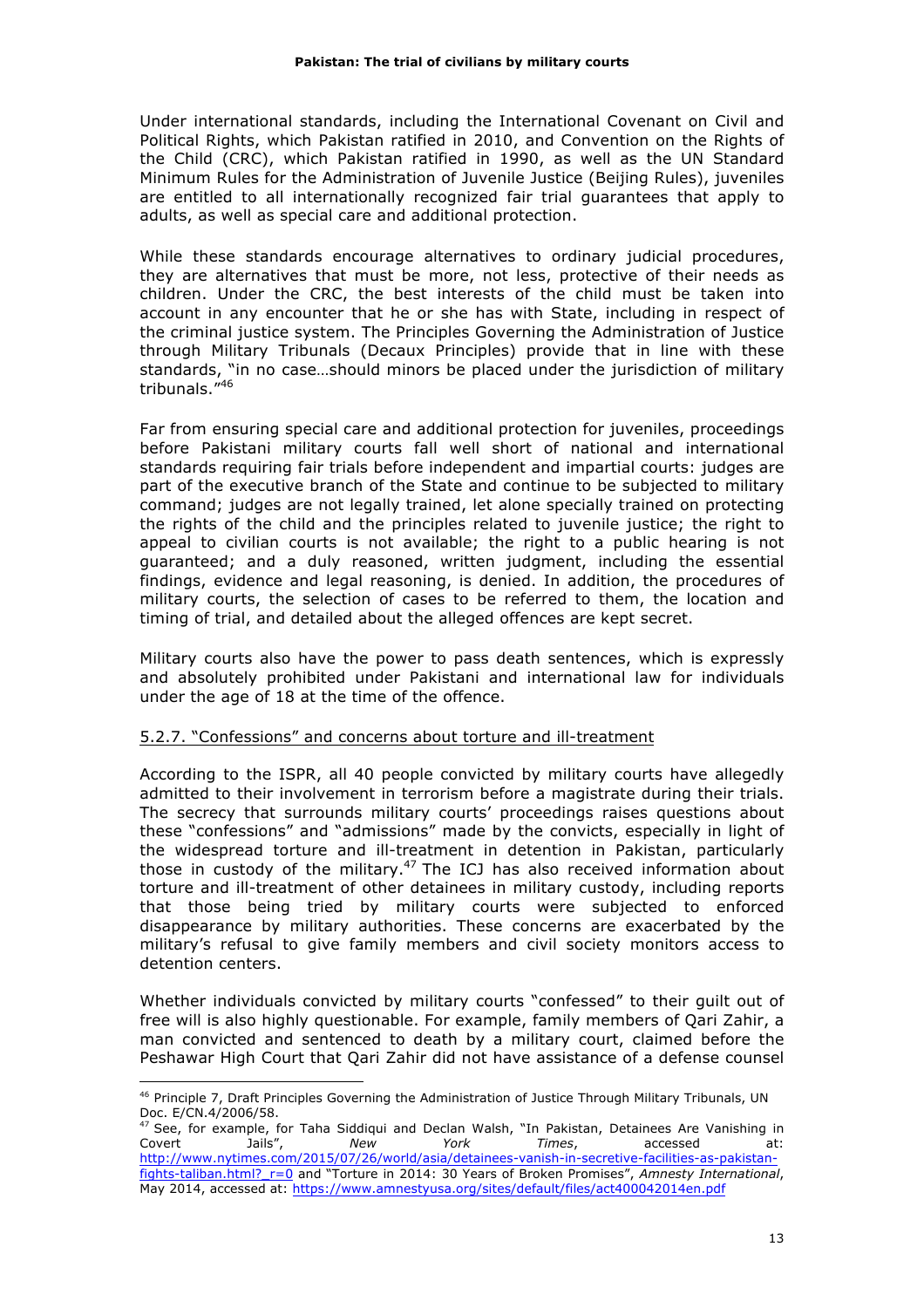during trial and was made to give his thumb impression on a piece of paper he could not understand (the alleged confession). The Peshawar High Court dismissed the petition without adequately responding to their concerns.<sup>48</sup> They subsequently appealed to the Supreme Court, where the appeal is still pending.

The absolute right of all persons to be free from torture and other ill-treatment in any circumstances is affirmed in a number of international human rights instruments, including two treaties to which Pakistan is a party: the International Covenant on Civil and Political Rights (ICCPR) and the Convention against Torture and Other Cruel, Inhuman or Degrading Treatment or Punishment (CAT). Article 15 of the CAT and Article 14 of Pakistan's Constitution expressly prohibit statements made as a result of torture to be invoked as evidence in any proceedings.

<sup>48</sup> *Mst Anwar Bibi v. Federation of Pakistan*, Writ Petition no. 2979-P of 2015, delivered on 14 October 2015.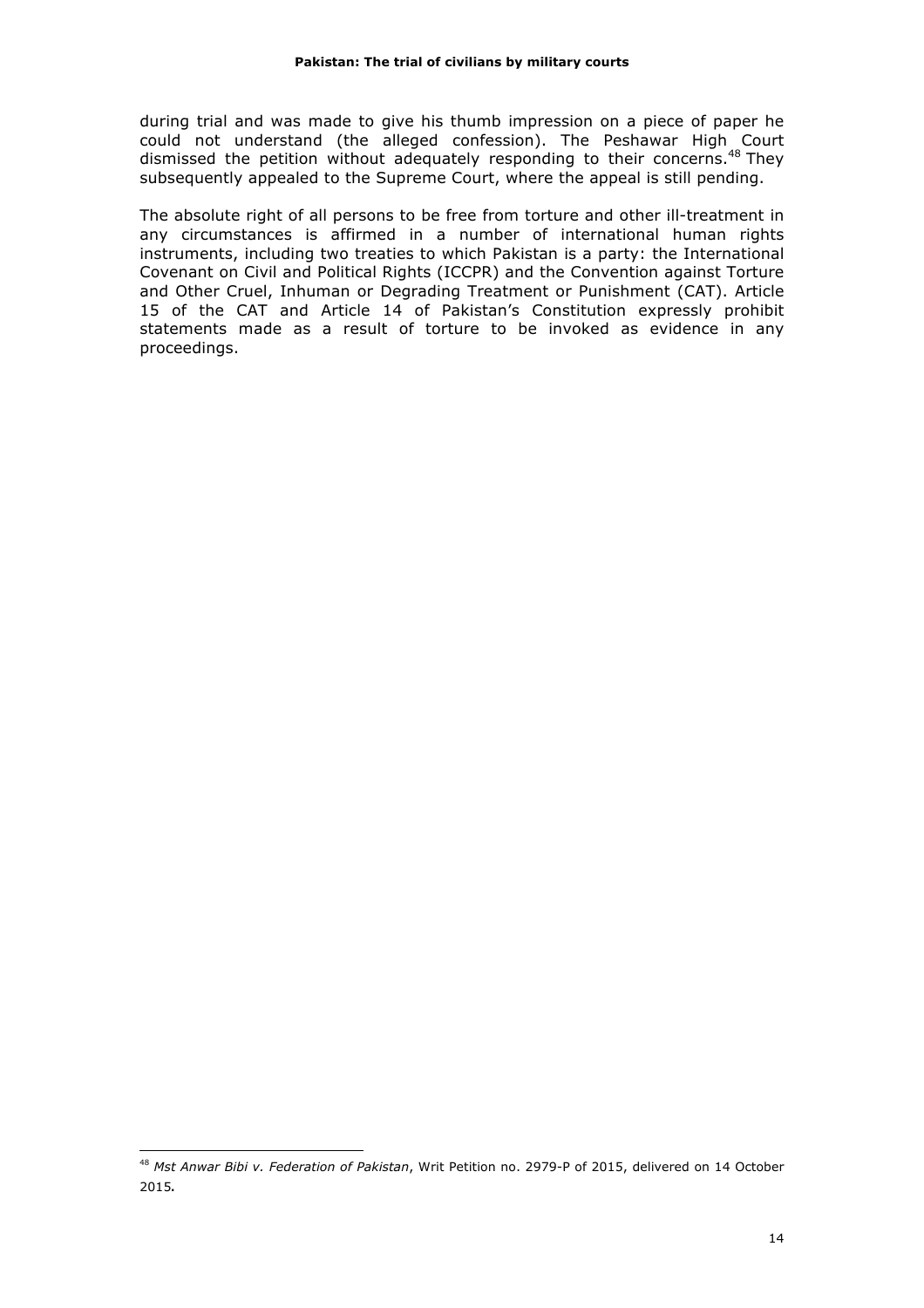# **Annex 1: Details about the 40 civilians convicted by military courts**

|     | <b>Name</b>         | Alleged<br>Organization  | <b>Offence charged</b>                                                                                                                                                                     | <b>Sentence</b>                          | Date           |
|-----|---------------------|--------------------------|--------------------------------------------------------------------------------------------------------------------------------------------------------------------------------------------|------------------------------------------|----------------|
| 1.  | Noor Saeed          | Not disclosed            | "Involvement in hineous<br>(sic) offences relating to<br>terrorism, men<br>slaughtering, suicide<br>bombing, abduction for<br>ransom, colossal damage<br>to life and property"             | Death<br>(Executed<br>on 29 Dec<br>2015) | 2 Apr<br>2015  |
| 2.  | Haider Ali          | Not disclosed            | "Involvement in hineous<br>(sic) offences relating to<br>terrorism, men<br>slaughtering, suicide<br>bombing, abduction for<br>ransom, colossal damage<br>to life and property"             | Death                                    | 2 Apr<br>2015  |
| 3.  | Murad Khan          | Not disclosed            | "Involvement in hineous<br>(sic) offences relating to<br>terrorism, men<br>slaughtering, suicide<br>bombing, abduction for<br>ransom, colossal damage<br>to life and property"             | Death<br>(Executed<br>on 29 Dec<br>2015) | 2 Apr<br>2015  |
| 4.  | Inayatullah         | Not disclosed            | "Involvement in hineous<br>(sic) offences relating to<br>terrorism, men<br>slaughtering, suicide<br>bombing, abduction for<br>ransom, colossal damage<br>to life and property"             | Death<br>(Executed<br>on 29 Dec<br>2015) | 2 Apr<br>2015  |
| 5.  | Israruddin          | Not disclosed            | "Involvement in hineous<br>(sic) offences relating to<br>terrorism, men<br>slaughtering, suicide<br>bombing, abduction for<br>ransom, colossal damage<br>to life and property"             | Death<br>(Executed<br>on 29 Dec<br>2015) | 2 Apr<br>2015  |
| 6.  | Qari Zahir          | Not disclosed            | "Involvement in hineous<br>(sic) offences relating to<br>terrorism, men<br>slaughtering, suicide<br>bombing, abduction for<br>ransom, colossal damage<br>to life and property"             | Death                                    | 2 Apr<br>2015  |
| 7.  | Abbas               | Not disclosed            | "Involvement in hineous<br>(sic) offences relating to<br>terrorism, men<br>slaughtering, suicide<br>bombing, abduction for<br>ransom, colossal damage<br>to life and property"             | Life<br>imprisonmen<br>t                 | 2 Apr<br>2015  |
| 8.  | Hazrat Ali          | Toheedwal<br>Jihad Group | Attacking Law<br>enforcement agencies,<br>abetting kidnapping/<br>killing of levies soldiers<br>and collecting funds for<br>attack on Army Public<br>School Peshawar                       | Death<br>(Executed<br>on 2 Dec<br>2015)  | 13 Aug<br>2015 |
| 9.  | Mujeeb ur<br>Rehman | Toheedwal<br>Jihad Group | Transporting 10 Suicide<br>Bombers for attack on<br>Pakistan Air Force Base<br>Peshawar/ Law<br><b>Enforcement Agencies</b><br>and abetment in attack<br>on Army Public School<br>Peshawar | Death<br>(Executed<br>on 2 Dec<br>2015)  | 13 Aug<br>2015 |
| 10. | Sabeel              | Toheedwal                | Involvement in attack on                                                                                                                                                                   | Death                                    | 13 Aug         |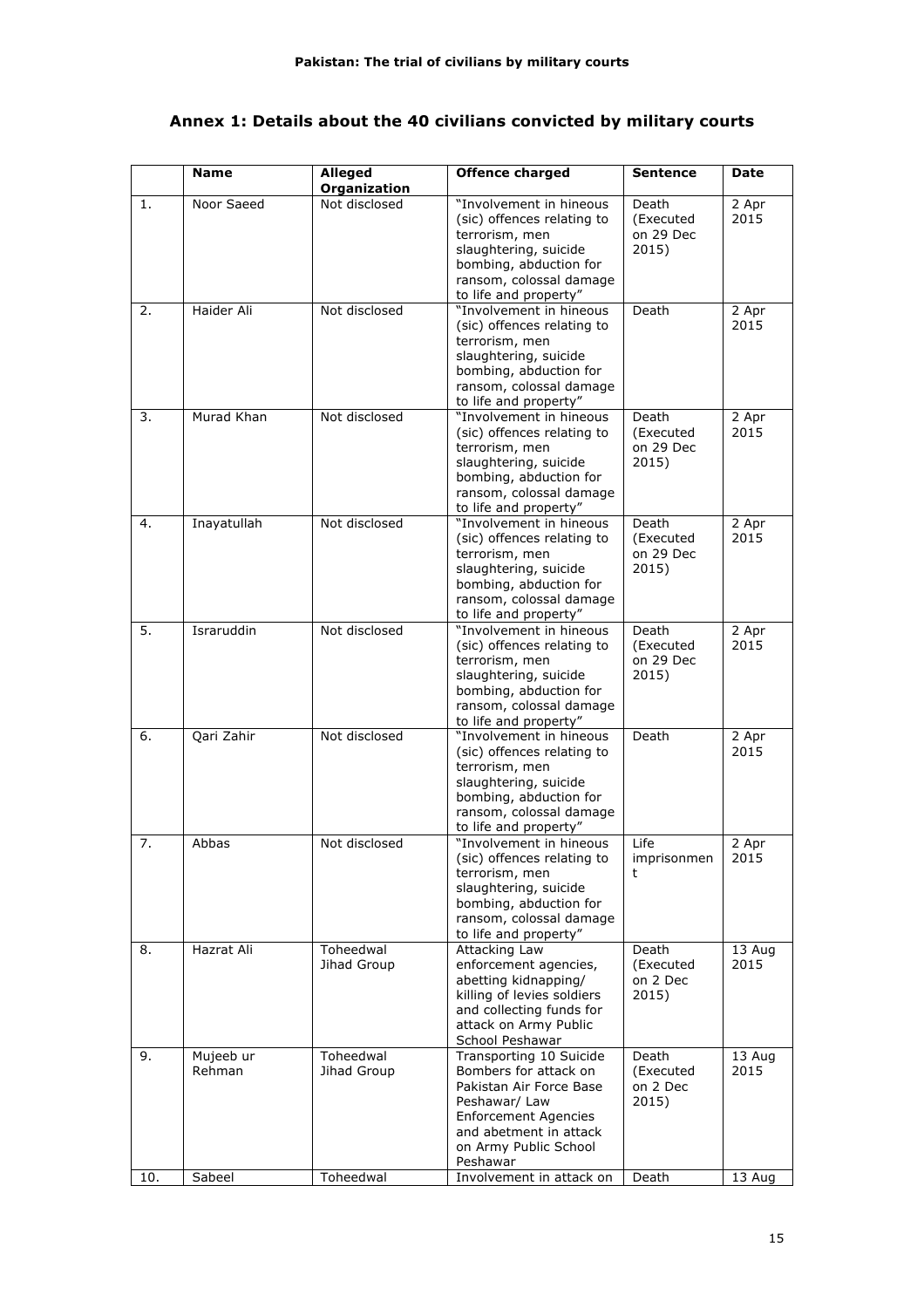## **Pakistan: The trial of civilians by military courts**

|     |                         | Jihad Group                                            | Pakistan Air Force Base<br>Peshawar and a Police<br>Check Post. Transporting<br>10 suicide bombers and<br>abetment in attack on<br>Army Public School<br>Peshawar                                                                                                                                                                                                                                                               | (Executed<br>on 2 Dec<br>2015)          | 2015           |
|-----|-------------------------|--------------------------------------------------------|---------------------------------------------------------------------------------------------------------------------------------------------------------------------------------------------------------------------------------------------------------------------------------------------------------------------------------------------------------------------------------------------------------------------------------|-----------------------------------------|----------------|
| 11. | Molvi Abdus<br>Salam    | <b>Toheedwal Jihad</b><br>Group                        | Harboring Suicide<br>Bombers, later used in<br>attack on Army Public<br>School Peshawar.<br>Abetting deaths of<br>2 Colonels and a civilian<br>Director of National<br>Development Complex<br>(NDC)                                                                                                                                                                                                                             | Death<br>(Executed<br>on 2 Dec<br>2015) | 13 Aug<br>2015 |
| 12. | Taj Muhammad            | Tehreek-e-Taliban                                      | Attacking armed forces<br>and harboring Suicide<br>Bombers used in APS<br>attack. Abetting the<br>death of a civilian<br>Director of National<br>Development Complex<br>( NDC)                                                                                                                                                                                                                                                  | Death                                   | 13 Aug<br>2015 |
| 13. | Ateeq ur Rehman         | Toheedwal Jihad<br>Group                               | Attacking a crime<br>investigation<br>department's police<br>station; providing funds<br>for illegal activities;<br>abetting the deaths of 2<br>Colonels and a civilian<br>Director of National<br>Development Complex<br>(NDC); abetting the<br>attack on Army Public<br>School Peshawar                                                                                                                                       | Death                                   | 13 Aug<br>2015 |
| 14. | Kifayat Ullah           | Toheedwal Jihad<br>Group                               | Using an improvised<br>explosive devices at the<br>residence of 2 civilians<br>and transporting arms<br>and ammunition. Being<br>in league with the<br>accused persons<br>involved in attack on<br>Army Public School<br>Peshawar.                                                                                                                                                                                              | Life<br>imprisonme<br>mt                | 13 Aug<br>2015 |
| 15. | Sabir Shah              | "An active<br>member of<br>proscribed<br>organization" | Abetting the murder of<br>Advocate Syed Arshad<br>Ali in Lahore                                                                                                                                                                                                                                                                                                                                                                 | Death                                   | 2 Sept<br>2015 |
| 16. | Hafiz Muhammad<br>Usman | "An active<br>member of<br>proscribed<br>organization" | Involvement in sectarian<br>killings in Quetta and<br>attack on the police.<br>Killing and abetting the<br>killing of Hassan Ali<br>Yousafi, Advocate Waliat<br>Hussain and others<br>civilians. He also abetted<br>the killing of two<br>industrialists namely<br>Syed Talib Agha and<br>Syed Jawad Agha<br>"belonging to a particular<br>sect". He was also<br>convicted for attacking<br>and killing four police<br>officers | Death                                   | 2 Sept<br>2015 |
| 17. | Asad Ali                | Tehreek-e-Taliban<br>Pakistan                          | Possessing fire arms/<br>explosives and attacking<br>officials of the Sindh<br>Police, in Quaidabad                                                                                                                                                                                                                                                                                                                             | Death                                   | 2 Sept<br>2015 |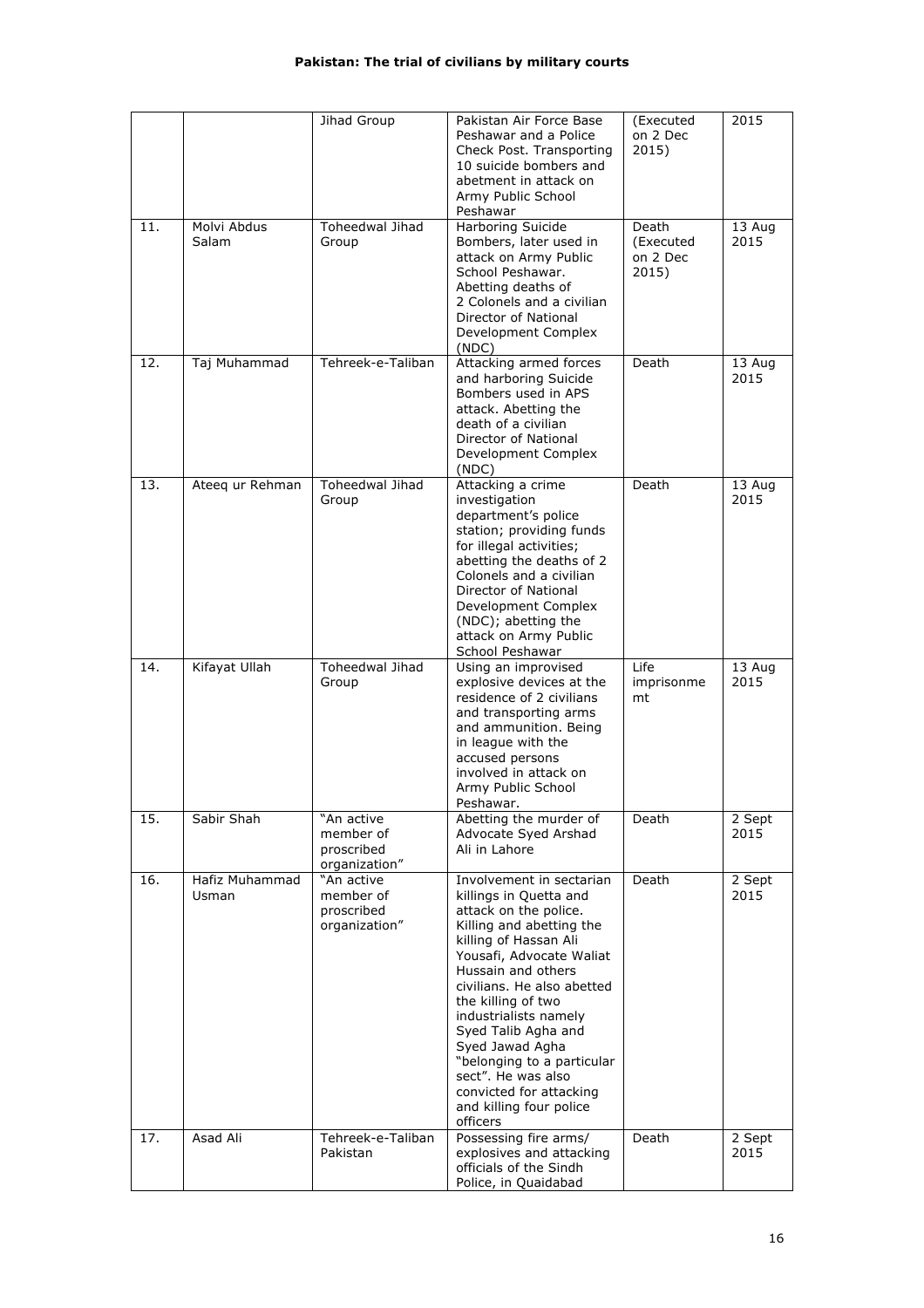### **Pakistan: The trial of civilians by military courts**

|     |                         |                                                        | Area, Karachi which<br>resulted in death of                                                                                                                                                                                                                                                                                      |                          |                             |
|-----|-------------------------|--------------------------------------------------------|----------------------------------------------------------------------------------------------------------------------------------------------------------------------------------------------------------------------------------------------------------------------------------------------------------------------------------|--------------------------|-----------------------------|
| 18. | Tahir Khan              | Tehreek-e-Taliban<br>Pakistan                          | three individuals<br>Attacking /breaking of<br>Bannu Jail owing to<br>which number of<br>terrorists managed to<br>escape from the jail. He<br>was also found involved<br>in attacks on Law<br><b>Enforcement Agencies</b><br>which resulted in death<br>of one soldier and<br>injuries to another<br>soldier                     | Death                    | 2 Sept<br>2015              |
| 19. | Fateh Khan              | "An active<br>member of<br>proscribed<br>organization" | Slaughtering of a civilian,<br>attacking polio workers<br>team, individuals of Law<br>Enforcement Agency and<br>armed force personnel<br>which resulted in death<br>of a child, eleven<br>Khasadars, two army<br>officers, twenty two<br>soldiers and injuries to<br>one civilian, nine<br>Khasadars and twenty<br>five soldiers | Death                    | 2 Sept<br>2015              |
| 20. | Qari Ameen Shah         | Tehreek-e-Taliban<br>Pakistan                          | Involvement in attacking<br>a Girls Primary School in<br>Khyber Agency,<br>providing funds for<br>terrorists activities,<br>exploding an Improvised<br><b>Explosive Device and</b><br>possessing explosives                                                                                                                      | Life<br>imprisonmen<br>t | $\overline{2}$ Sept<br>2015 |
| 21. | Muhammad<br>Farhan      | Jaish-e-<br>Muhammad                                   | Involvement in the<br>attack on the soldiers of<br>Pakistan Rangers, Sindh,<br>at Safoora Chowk,<br>Karachi by an<br>Improvised Explosive<br>Device                                                                                                                                                                              | Death                    | 21 Sept<br>2015             |
| 22. | Said Zaman Khan         | Harkat UI Jehad-e-<br>Islami                           | Attacking the Armed<br>Forces in Khyber<br>Pakhtunkhwa, which<br>resulted in death of 6<br>soldiers, injuries to 5<br>soldiers and damage to<br>Govt. property                                                                                                                                                                   | Death                    | 21 Sept<br>2015             |
| 23. | Obaid Ullah             | Harkat UI Jehad-e-<br>Islami                           | Attacking the Armed<br>Forces in Khyber<br>Pakhtunkhwa, which<br>resulted in death of 2<br>Soldiers and injuries to<br>18 Soldiers, possessing a<br>suicide jacket, fire arms<br>/ explosives and<br>fabricating huge quantity<br>of explosives                                                                                  | Death                    | 21 Sept<br>2015             |
| 24. | Mehmood                 | Tehreek-e-Taliban                                      | Attacking Law<br><b>Enforcement Agencies</b><br>using improvised<br><b>Explosive Devices and</b><br>Rocket Launchers in<br>Kyber Pakhtunkhwa<br>which resulted in death<br>of 2 soldiers and injuries<br>to 13 soldiers                                                                                                          | Death                    | 21 Sept<br>2015             |
| 25. | Qari Zubair<br>Muhammad | Tehreek-e- Taliban                                     | Abetting a suicidal attack<br>on a mosque in                                                                                                                                                                                                                                                                                     | Death                    | 21 Sept<br>2015             |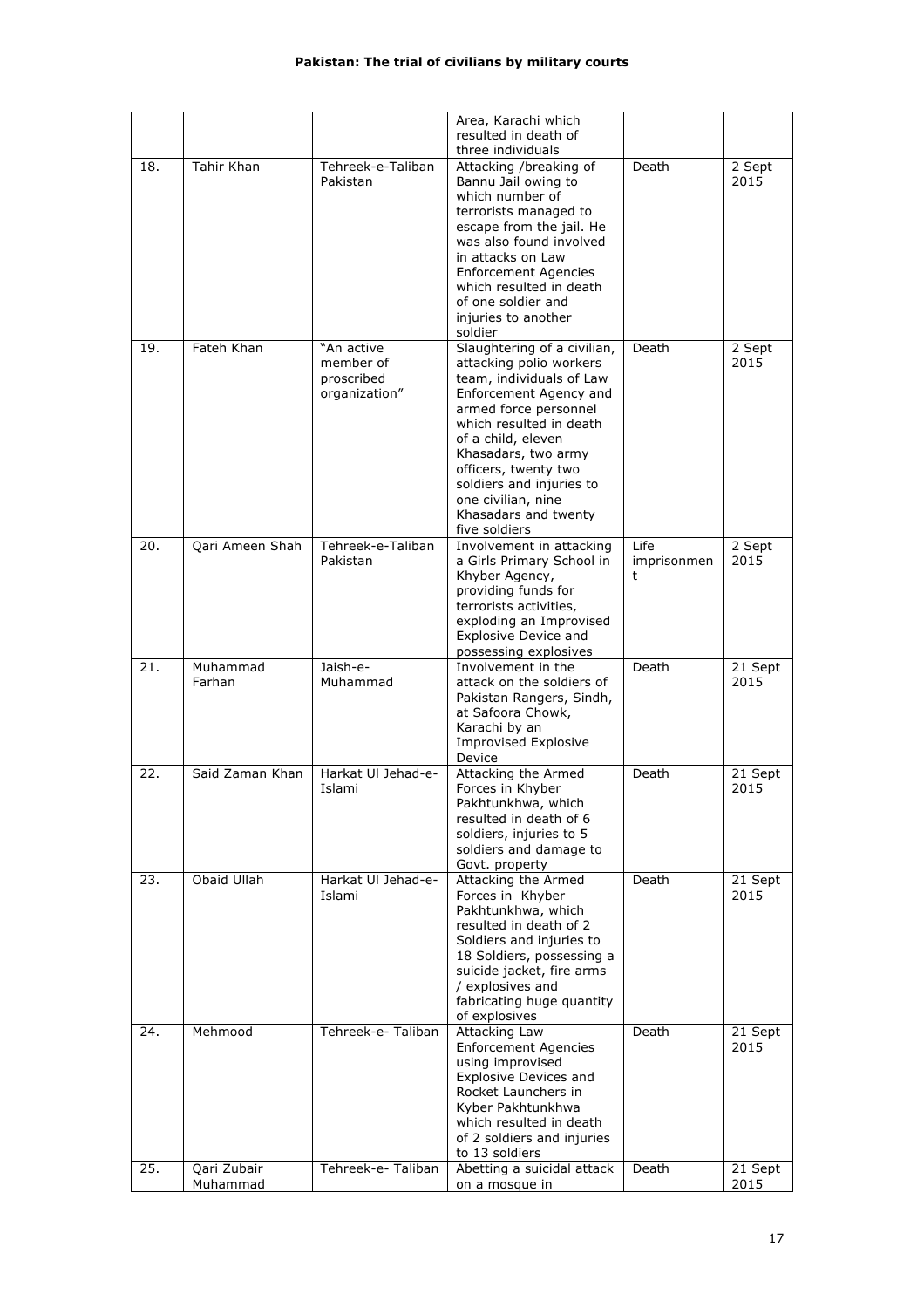|     |                    |                                | Nowshera, which                                       |             |                 |
|-----|--------------------|--------------------------------|-------------------------------------------------------|-------------|-----------------|
|     |                    |                                | resulted in death 2                                   |             |                 |
|     |                    |                                | soldiers, 3 civilians and                             |             |                 |
|     |                    |                                | injuries to 81 persons as                             |             |                 |
|     |                    |                                | well as possessing                                    |             |                 |
| 26. | Rab Nawaz          | Tehreek-e- Taliban             | firearms/ explosives<br>Killing two civilians,        | Death       | 21 Sept         |
|     |                    | Pakistan                       | processing firearms and                               |             | 2015            |
|     |                    |                                | abetting attack on                                    |             |                 |
|     |                    |                                | Armed Forces at                                       |             |                 |
|     |                    |                                | Peshawar which resulted                               |             |                 |
|     |                    |                                | in death of 2 soldiers and                            |             |                 |
|     |                    |                                | severe injuries to                                    |             |                 |
|     |                    |                                | another                                               |             |                 |
| 27. | Muhammad<br>Sohail | Tehreek-e- Taliban<br>Pakistan | Attacking the Armed<br>forces of Pakistan in KPK      | Death       | 21 Sept<br>2015 |
|     |                    |                                | which resulted in injuries                            |             |                 |
|     |                    |                                | to soldiers. He was also                              |             |                 |
|     |                    |                                | involved in abetting                                  |             |                 |
|     |                    |                                | attack on Bannu jail,                                 |             |                 |
|     |                    |                                | owing to which, large                                 |             |                 |
|     |                    |                                | number of terrorists                                  |             |                 |
|     |                    |                                | managed to escape from                                |             |                 |
|     |                    |                                | the jail and also resulted<br>in injuries to 2 police |             |                 |
|     |                    |                                | constables and a soldier                              |             |                 |
|     |                    |                                | of frontier constabulary                              |             |                 |
| 28. | Muhammad           | "Active member of              | Involvement in sectarian                              | Death       | 21 Sept         |
|     | Imran              | proscribed                     | killings at Mastung,                                  |             | 2015            |
|     |                    | organization"                  | which resulted in death                               |             |                 |
|     |                    |                                | of 27 persons. He was                                 |             |                 |
|     |                    |                                | also found involved in<br>attacking the Law           |             |                 |
|     |                    |                                | Enforcement Agencies,                                 |             |                 |
|     |                    |                                | possessing fir-arms and                               |             |                 |
|     |                    |                                | explosives                                            |             |                 |
| 29. | Aslam Khan         | Tehreek-e-Taliban              | Attacking Law                                         | Death       | 21 Sept         |
|     |                    | Pakistan                       | <b>Enforcement Agencies</b>                           |             | 2015            |
|     |                    |                                | and civilians, which                                  |             |                 |
|     |                    |                                | resulted in death of 4                                |             |                 |
|     |                    |                                |                                                       |             |                 |
|     |                    |                                | persons including 1                                   |             |                 |
|     |                    |                                | soldier and injuries to 9                             |             |                 |
|     |                    |                                | persons including 5<br>soldiers.                      |             |                 |
| 30. | Jameel ur          | Tehreek-e-Taliban              | Attacking a military                                  | Death       | 21 Sept         |
|     | Rehman             | (Swat)                         | convoy which caused                                   |             | 2015            |
|     |                    |                                | death of Maj General                                  |             |                 |
|     |                    |                                | Sana Ullah, Lieutenant                                |             |                 |
|     |                    |                                | <b>Colonel Tauseef Ahmed</b>                          |             |                 |
|     |                    |                                | and Lance Naik                                        |             |                 |
|     |                    |                                | Muhammad Irfan Sattar.<br>Involvement in              |             |                 |
|     |                    |                                | kidnapping and                                        |             |                 |
|     |                    |                                | slaughtering the                                      |             |                 |
|     |                    |                                | employees of Armed                                    |             |                 |
|     |                    |                                | Forces and Frontier                                   |             |                 |
|     |                    |                                | Constabulary, killing and                             |             |                 |
|     |                    |                                | injuring civilians and<br>planting Improvised         |             |                 |
|     |                    |                                | <b>Explosive Devices to</b>                           |             |                 |
|     |                    |                                | cause damage to Govt.                                 |             |                 |
|     |                    |                                | property.                                             |             |                 |
| 31. | Jamshed Raza       | Harkat ul Jehad-e-             | Attacking the Armed                                   | Life        | 21 Sept         |
|     |                    | Islami                         | Forces of Pakistan                                    | imprisonmen | 2015            |
|     |                    |                                | including killing of 2                                | t           |                 |
|     |                    |                                | soldiers, possessing fire<br>arms and explosives      |             |                 |
| 32. | Muhammad           | Tehreek-e-Taliban              | Involvement in an attack                              | Death       | 1 Jan           |
|     | Ghauri             | Pakistan                       | on Parade Lane Mosque,                                |             | 2016            |
| 33. | Abdul Qayyum       | Harkat ul Jehad-e-             | Rawalpindi<br>Attacking the Inter                     | Death       | 1 Jan           |